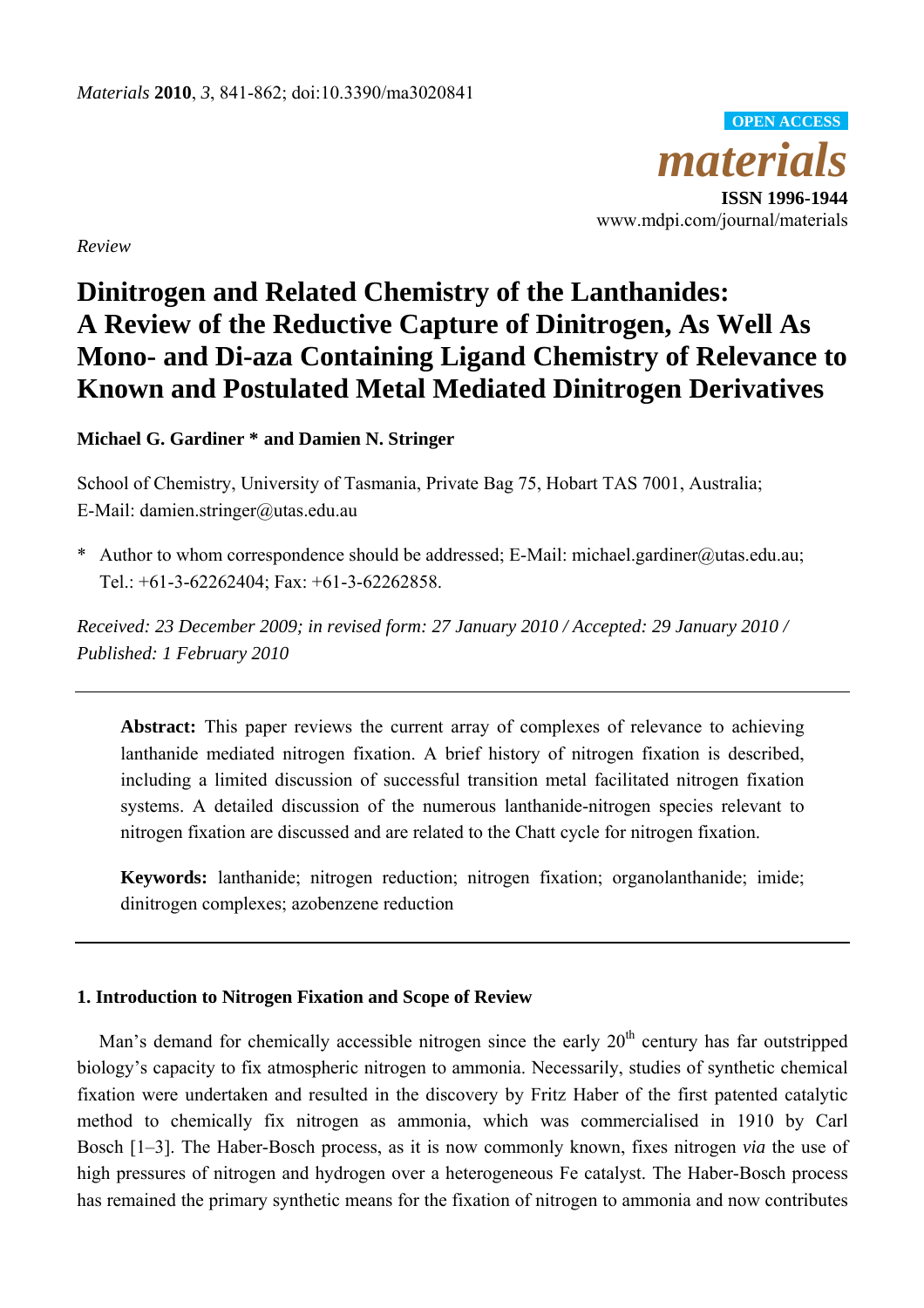half of the total required nitrogen input to world agriculture. Because of the high pressure and temperature demands of the process, 1% of the world's total energy supply is consumed to satisfy society's nitrogen demands [4].

Figure 1. Model of the FeMo cofactor of nitrogenase adapted from Smith [4].  $Ho = homeitrate, His = histamine, Cys = cysteine.$ 



In this review we have focused on nitrogen capture chemistry based on organolanthanide systems. We have widened the scope of systems discussed beyond those species occurring in the Chatt cycle or isolated in extensive studies by Schrock, *vide infra*, given the bias of research activity in the field and the inherent reactivity of the lanthanides, which do not of course mirror that of the transition metals featuring in biological nitrogen fixation. A range of synthetic pathways have been presented, beyond direct reduction of nitrogen; with reduction and metallation routes from nitrogen containing organic and inorganic species being presented. Included are aryl/alkyl substituted analogues of complexes as postulated as occurring in the Chatt cycle, e.g., -N-N(H)R, but we have omitted discussion of chemistry where the substituent alters the bonding nature of the nitrogen- or dinitrogen-based ligand, such as the recently published hydrazonido,  $-NHN=CPh<sub>2</sub>$ , complexes [5]. We have not extended the discussion to include nitrogen reductions using lanthanide themselves (elemental form) or simple low valent species, but note that these species have been studied [6]. A personal account of part of this field was published in 2005 which described the lanthanide-based nitrogen reduction chemistry discovered in the research group of Evans until 2004 [7].

#### **2. Biological Nitrogen Fixation**

Biologically, nitrogen is fixed by a limited group of microbes at atmospheric pressures and temperatures by the nitrogenase enzyme. The contrast in energy requirements between the Haber-Bosch process and biological nitrogen fixation has resulted in significant research focus over the last 50 years to understand the nitrogen fixation mechanism within the nitrogenase enzyme [8]. Through studies of this nature, four different nitrogenase enzymes have been characterized [7–11], with varying metal co-factors present, containing Fe in each case and either Mo or V depending on the bio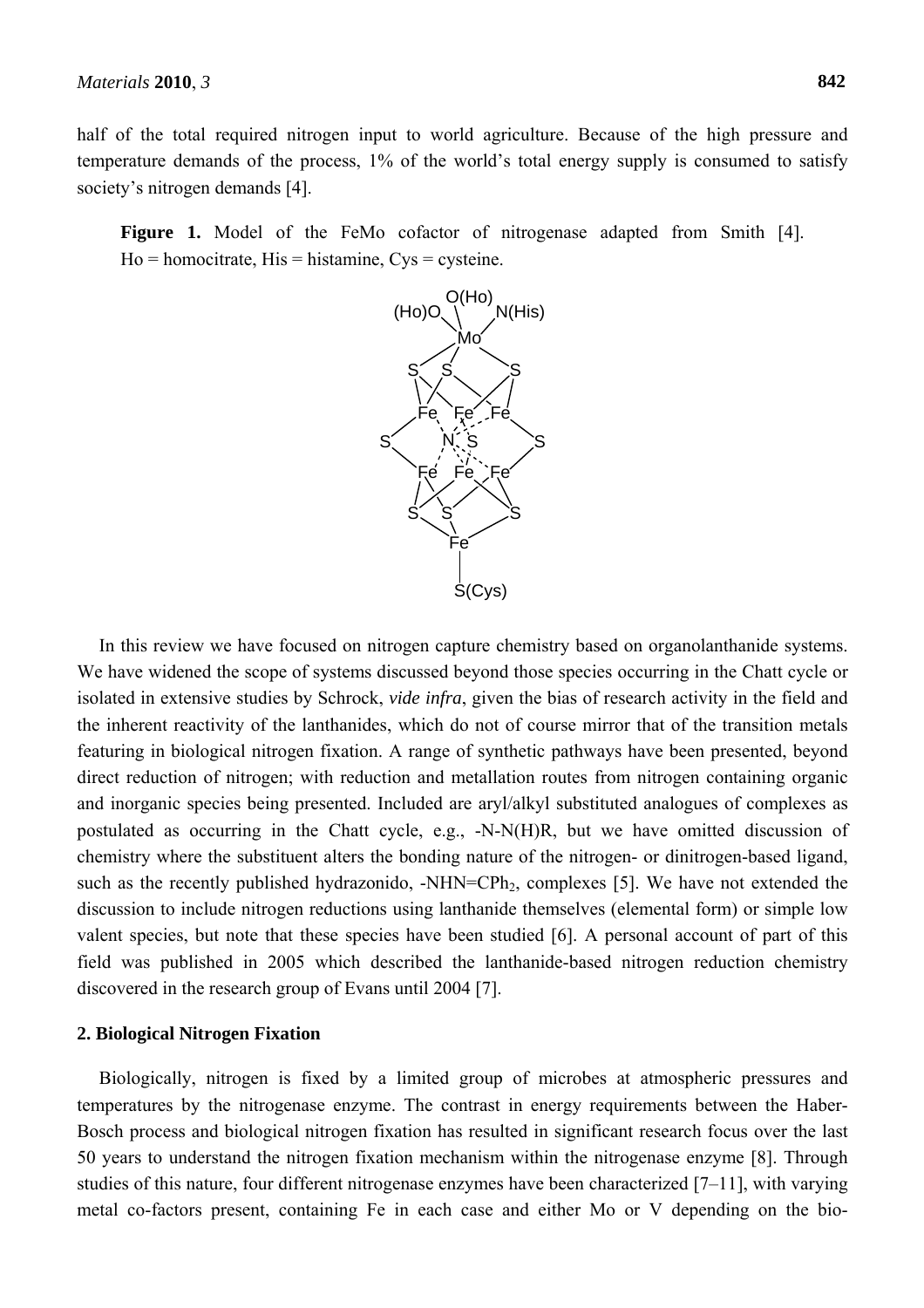availability of each metal to the microbe [9,12–13], Figure 1. The exploratory studies of nitrogenase enzymes have still not conclusively established the mechanism of nitrogen fixation, but have been influential in determining the metals that have been most extensively studied for chemical nitrogen fixation by synthetic methods.

#### **3. Synthetic Transition Metal Mediated Nitrogen Fixation**

Allen and Senoff isolated the first dinitrogen complex of a transition metal,  $\left[\text{Ru(NH<sub>3</sub>)<sub>5</sub>(N<sub>2</sub>)}\right]^{2+}$  (I) [14], in 1965 from the aqueous reaction of hydrazine with ruthenium trichloride, and since this initial discovery, transition metal complexes displaying promise for achieving nitrogen fixation have been reported in abundance [15–20]. Early attempts of nitrogen fixation at a single metal centre focused on the use of Mo(0) and W(0) species. Through this early work, the Chatt cycle for nitrogen fixation was proposed as a hypothetical mechanism, Scheme 1. Several key intermediates have been identified (in some cases as *N*-substituted analogues) in this catalytic nitrogen fixation cycle, including  $M(N_2)$ , M–N=NH, M=N–NH2, M≡N, M=NH, M–NH2 and M(NH3) species. However, catalytic activity was not observed [21–22].

**Scheme 1.** Chatt cycle for dinitrogen fixation at a single metal centre adapted from MacKay [23].

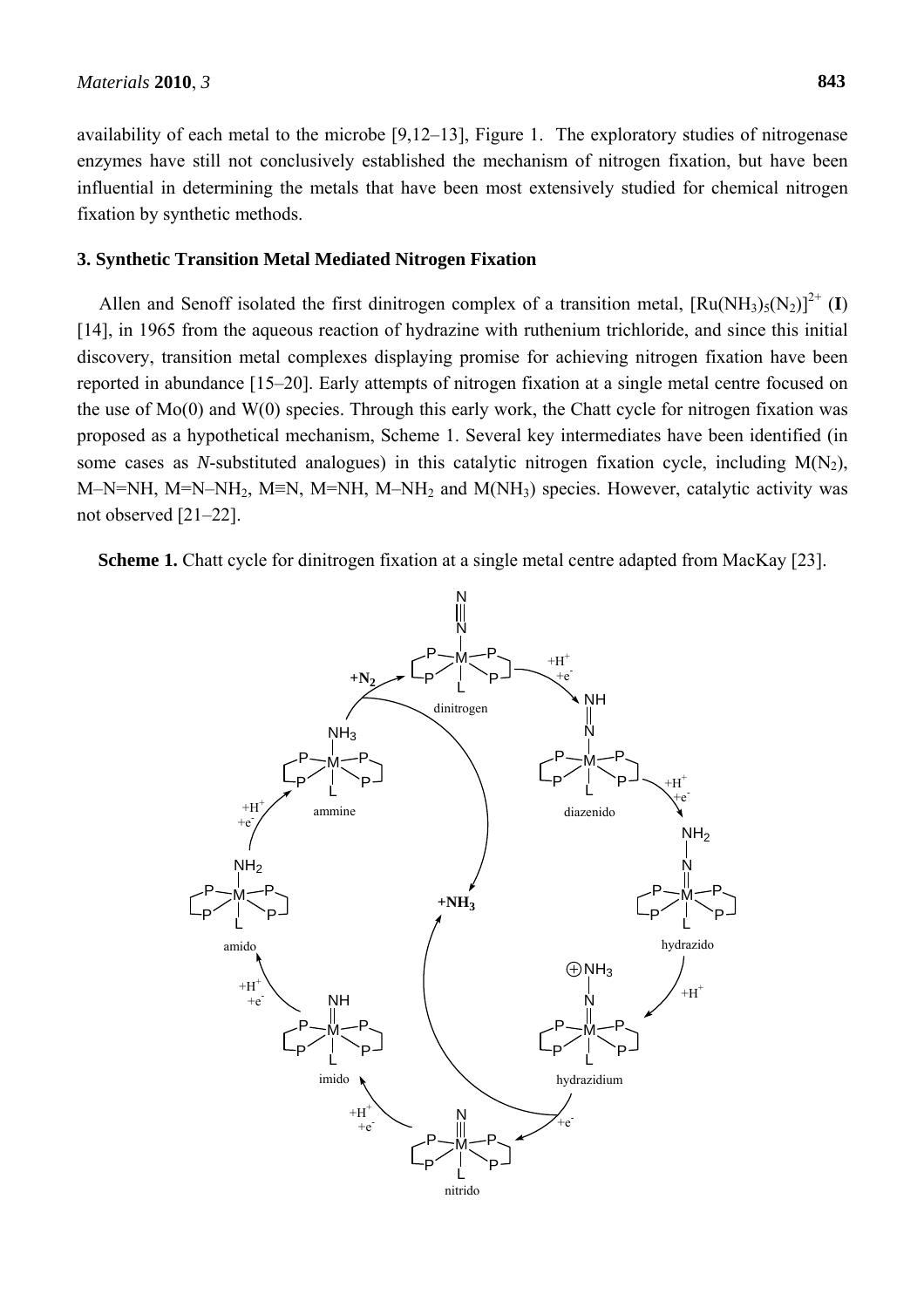Following decades of research into transition metal dinitrogen chemistry, the first catalytic reductions of  $N_2$  to  $NH_3$  have recently been reported [24–25]. Of these, only that of Schrock has been rationalised *via* the characterisation of a number of intermediate species. The Mo HIPT system studied by Schrock, Scheme 2, was observed to involve several of the key intermediates proposed in the Chatt cycle from the 1960's, and a catalytic cycle based on the characterised intermediate species has been proposed. The Mo centre within the cycle ranges in oxidation state from  $Mo^{III}$  to  $Mo^{VI}$ .

**Scheme 2.** Schrock catalytic cycle for the Mo HIPT system adapted from Yandulov [25].



The liberated  $NH<sub>3</sub>(g)$  in the Schrock cycle has been shown to inhibit catalysis as it competes with N2 for the vacant coordination site on [MoHIPT]. Furthermore, it is proposed that the activity of other transition metals such as W, Fe or V for  $N_2$  fixation with the HIPT system will be less than that observed for Mo [22].

Studies of bi-metallic systems with alternative mechanisms to the Chatt cycle have also lead to  $N_2$ cleaved species [26–28]. For instance, a molybdenum nitride complex was observed with the Mo(III) trisamide species,  $[Mo(NRAr)_3]$ ,  $[R = C(CD_3)_2CH_3$ ,  $(III)$  Ar = 3,5- $(Me)_2C_6H_3$ ,  $(IV)$ ], whereby two  $[Mo(NRAr)_3]$  molecules cooperatively reduced the N<sub>2</sub> moiety without the need for the first three intermediate species in the Chatt cycle, Scheme 3. The reduction of  $N_2$  was observed to be stoichiometric, with catalytic activity not observed. Theoretical studies of this system have yielded detailed mechanistic knowledge [29–30].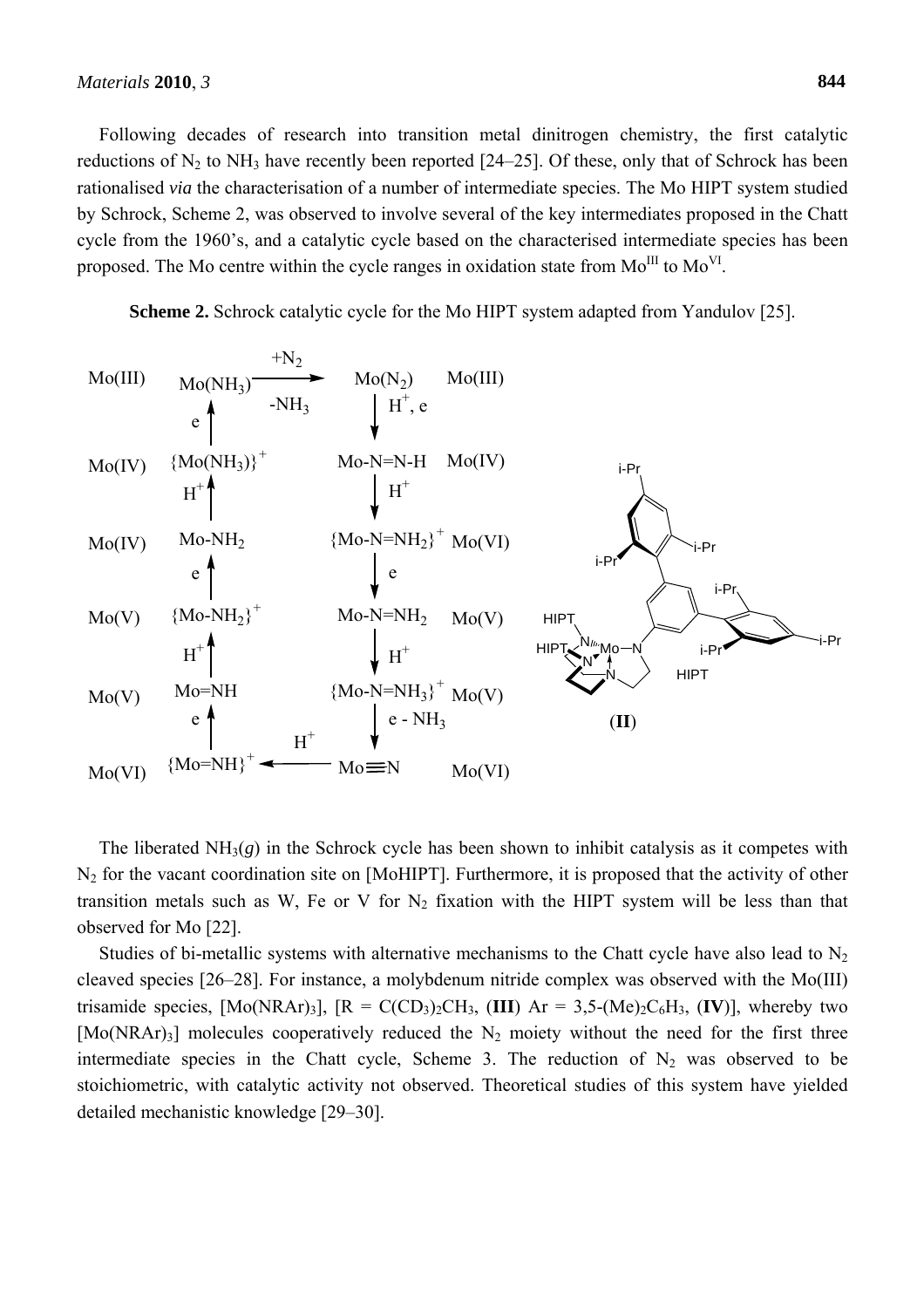

**Scheme 3.** Mechanism for  $N_2$  cleavage by the MoN(R)Ar system [29–30].

Recent studies of Group 4 metal compounds have yielded a number of activated nitrogen species which have exhibited reactivity with carbon containing molecules, as well as hydrogen, though a catalytic system has yet to be found [31–32].

#### **4. Lanthanide Mediated Dinitrogen Reduction**

Dinitrogen complexes of the transition metals have historically exhibited end-on bonding to one or more metal centres. Typically, weak activation of the N≡N bond is observed for end-on bound nitrogen molecules with single metal centres, such as the Schrock Mo(HIPT) system [33]. In 1998, Evans reported the synthesis of a novel side-on bound dinitrogen complex of decamethylsamarocene,  $[\{({C_5Me_5})_2Sm\}_2(\mu_2-N_2)],$  (V), as shown in Figure 2 [34]. Whilst little activation of the dinitrogen bond was observed in this case (based on the N-N bond length), the possibility that side-on bound dinitrogen complexes could be synthesised led to renewed efforts utilising other metals to replicate the side-on bonding mode. This indeed led to the isolation of side-on bound dinitrogen complexes of other lanthanides, actinides, and the transition metals, Zr, Nb, Ta, Hf and Os [35]. From these studies, it has been shown that the side-on bonding mode can result in quite variable dinitrogen activation, ranging from weakly (N≡N bonds) to strongly (N=N and N-N bonds) activated species, as shown in Table 1.

| $N_2$ Binding Mode          | <b>Weak Activation</b> | <b>Strong Activation</b> |
|-----------------------------|------------------------|--------------------------|
| End-on<br>mononuclear       | $M$ —N $\equiv$ N      |                          |
| End-on dinuclear            | $M-N \equiv N-M$       | $M = N - N = M$          |
| Side-on dinuclear           | M                      | M                        |
| Side-on/End-on<br>dinuclear |                        |                          |

**Table 1.** N<sub>2</sub> activation according to bonding mode, adapted from Fryzuk [33,36].

The novel planar side-on N<sub>2</sub> binding mode exhibited by  $[\{(\text{C}_5\text{Me}_5)_2\text{Sm}\}_2(\mu_2-\text{N}_2)],$  (V), coupled with the reducing power of the  $Sm<sup>H</sup>/Sm<sup>III</sup>$  redox couple suggested that further studies utilising lanthanide based reducing agents may reveal insights into dinitrogen reduction chemistry [35].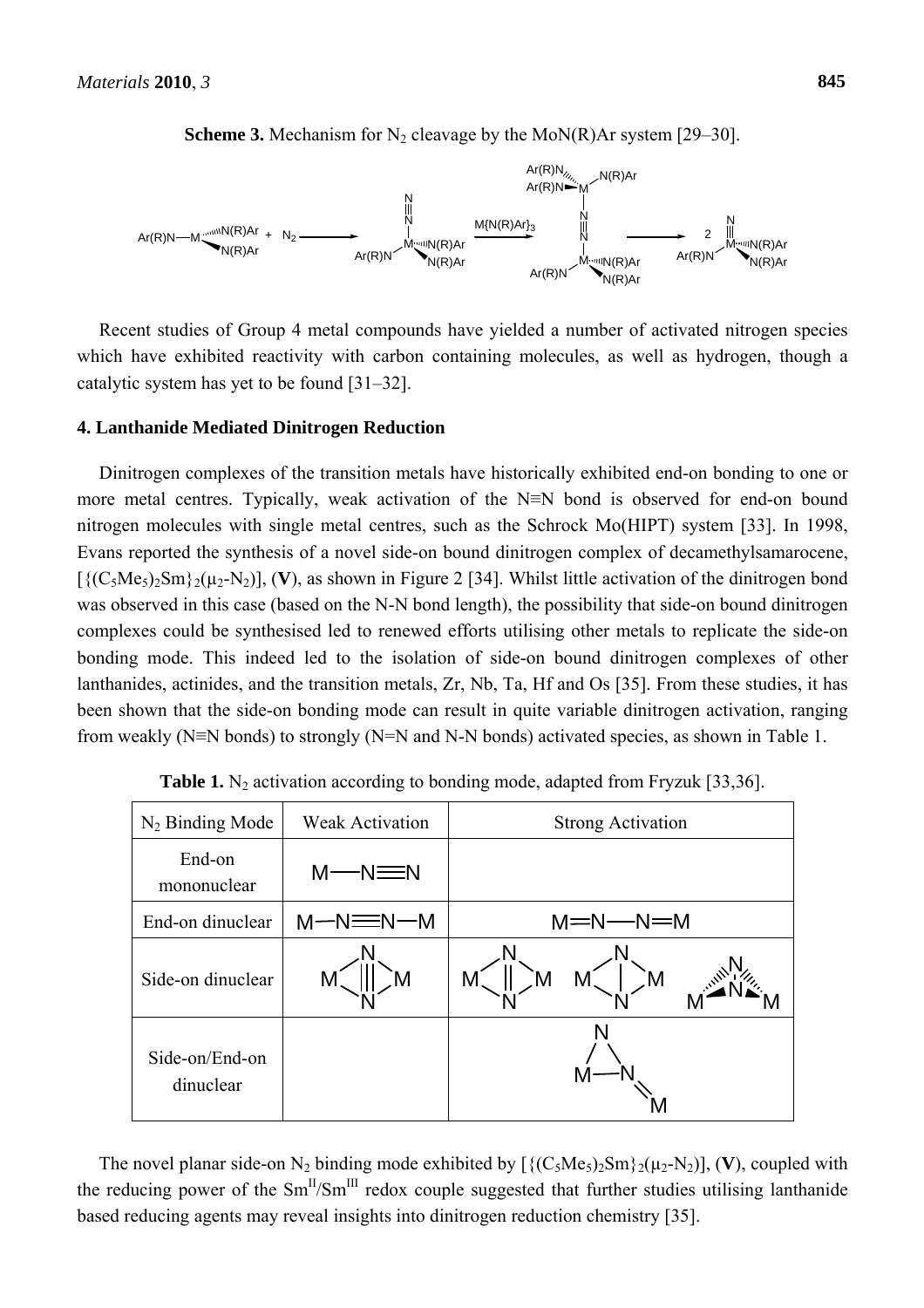**Figure 2.** Molecular structure of side-on bound dinitrogen decamethylsamarocene complex **V** [34]. Figure generated from CCDC obtained coordinates. Atoms of arbitrary size. H atoms omitted for clarity.



Subsequent studies have resulted in the formation of several Sm mediated reduced dinitrogen species and led to the extension of dinitrogen reduction chemistry to the majority of the remaining lanthanides [37]. In each case, the Ln(II) centre contributes one electron to the reduction of the dinitrogen bond, most often resulting in a bimetallic complex bridged by a dianionic reduced dinitrogen ligand, as shown for  $[\{(C_5Me_5)_2Sm\}_2(\mu_2-N_2)]$ , (V) [38]. For the strongly reducing lanthanide, dysprosium(II), a three-electron reduced dinitrogen species has also recently been reported [39]. Dinitrogen reduction was shown to be reversible in many cases, as for  $\frac{1}{(C_5Me_5)_2Sm_2^2(\mu_2-N_2)}$ , (**V**). Gambarotta reported the cooperative reduction of dinitrogen by four Sm(II) centres bound to macrocyclic porphyrinogen ligands which resulted in a tetraanionic reduced  $(N_2)^4$  species  $[(c$  $hex_4N_4$ <sub>2</sub>Sm<sub>3</sub>Li<sub>2</sub>}( $\mu^3$ -N<sub>2</sub>){Li(THF)<sub>2</sub>}·THF], (**VI**), shown in Figure 3 (*c*-hex<sub>4</sub>N<sub>4</sub> = *meso*-(CH<sub>2</sub>)<sub>5</sub>-calix-4pyrollide), whereby the fourth samarium atom involved in the reduction formed the samarium(III) macrocyclic by-product,  $[(c-hex_4N_4)Sm(Cl){(Li(THF))}_3(\mu^3-Cl){},$  (VII) [40]. Such strongly reduced species do not occur frequently from Ln(II) based reductions, as a number of metal centres are required to cooperatively reduce the dinitrogen substrate. Catalytic dinitrogen reduction systems utilising lanthanide metals are more commonly postulated to involve an external electron source [41].

Gambarotta has also reported the synthesis of a four electron reduced  $N_2$  samarium porphyrinogen complex,  $[\{(\text{THF})_2\text{Li}(\text{Et}_8\text{N}_4)\text{Sm}\}_2(\text{N}_2)\text{Li}_4]$ ,  $(\text{VIII})$ ,  $(\text{Et}_8\text{N}_4 = \text{meso-octaethylcalix-4-pyrollide})$ , which utilised Li as an external electron source for the reduction, with reduction of the nitrogen fragment also involving Sm(II)/Sm(III) oxidation [41]. Similarly, Floriani has reported the cooperative reduction of dinitrogen by *meso*-octaethyl porphyrinogen complexes of Pr and Nd in the presence of sodium [42]. Hetero-/multinuclear Lanthanide complexes such as these macrocyclic examples suggest that bimetallic complex formation and additional external electron sources greatly widen the range of reduced dinitrogen species that can be obtained for metals that do not have widely accessible oxidation states. Lanthanide mediated dinitrogen reduction utilising an external electron source has since been reported for the entire lanthanide series excepting Eu and Yb [43–47]. The lanthanide centre in each case was supported by bis(trimethylsilyl)amide ligands as shown for the Gd example shown in Figure 4.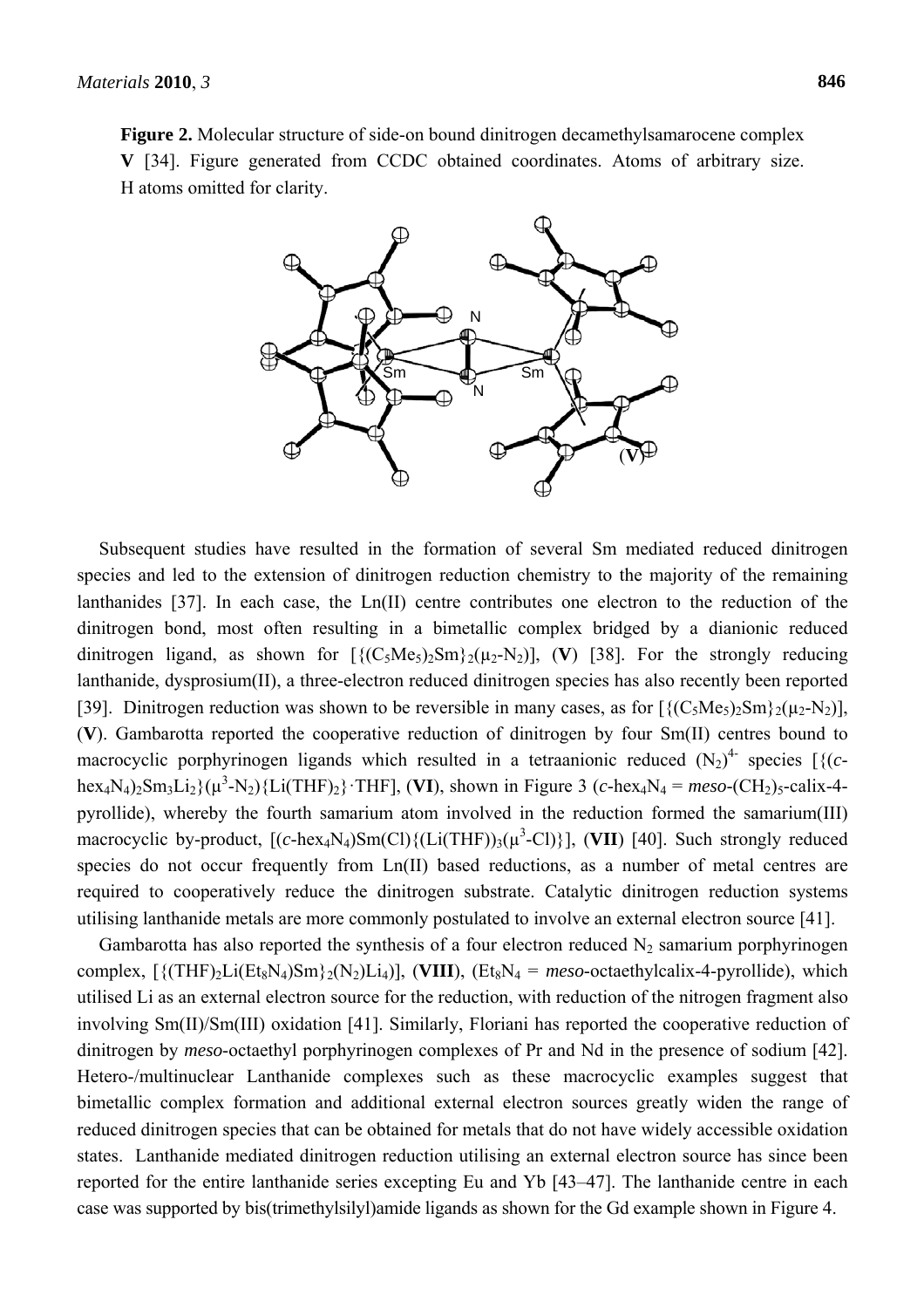**Figure 3.** Strongly reduced  $(N_2)^4$ <sup>4</sup> species in  $[\{(c-hex_4N_4)_2Sm_3Li_2\}(\mu^3-N_2)]$ {Li(THF)2}. THF], (**VI**) [40]. Figure generated from CCDC obtained coordinates. Atoms of arbitrary size. H atoms are omitted for clarity. Also shown is a partial schematic of the binding observed for  $(N_2)^4$ - fragment.



**Figure 4.** Reduced dinitrogen Gd complex,  $[\{(\text{THF})\text{Gd}(\text{N}(\text{SiMe}_3)_2)_2\}_2\}]\text{N}_2]$ ,  $(\text{IX})$  [44]. Disorder in one TMS group is not shown. Figure generated from CCDC obtained coordinates. Atoms of arbitrary size. H atoms omitted for clarity.

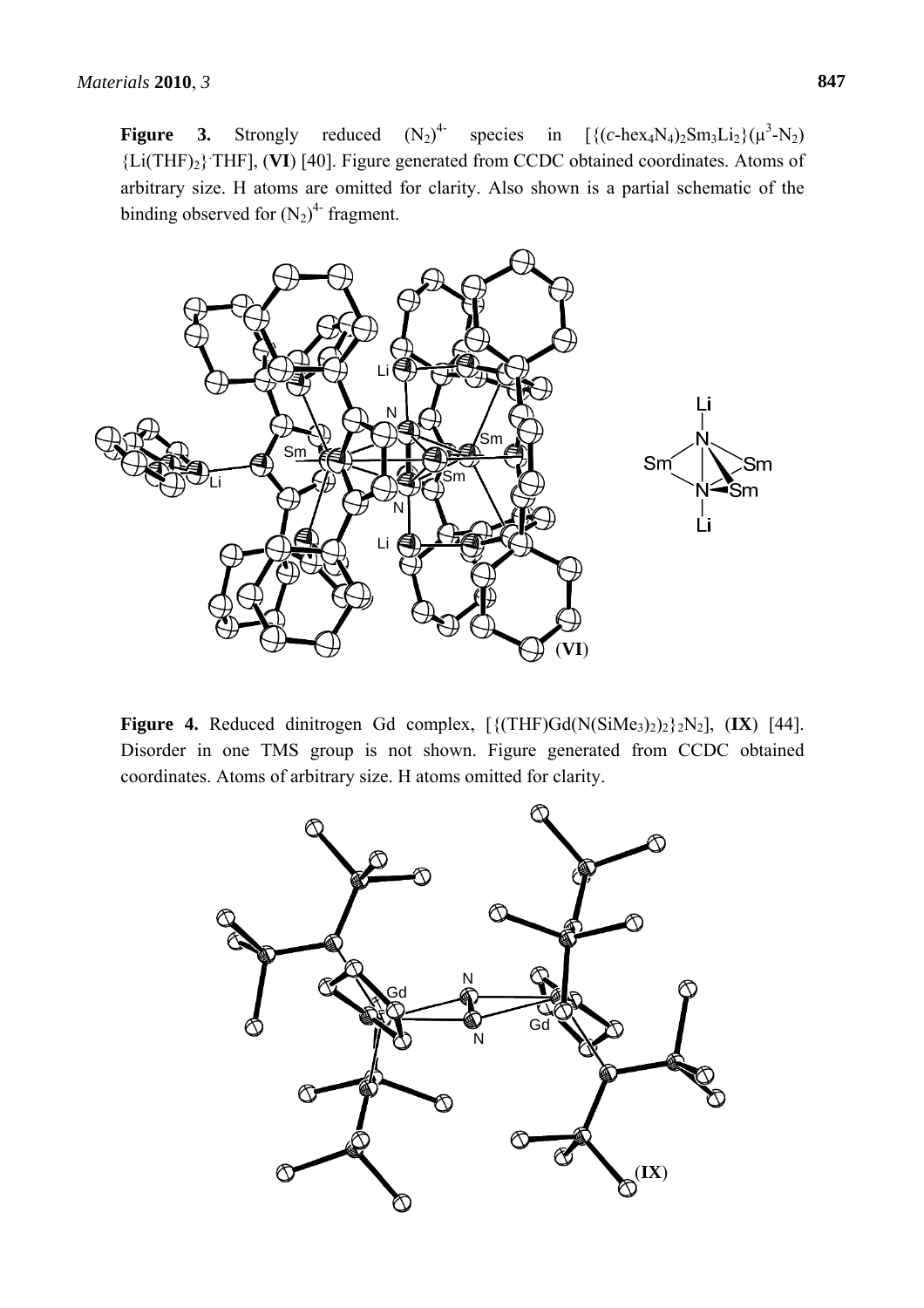The reactivity of Ln(III)/M mixtures with dinitrogen, coupled with Ln(II) dinitrogen reduction chemistry has shown the readiness with which the initial  $N_2$  reduction step can be undertaken by organolanthanide species. Studies of other  $N_2$  reduced species of the lanthanide elements have been limited, however a number of the key intermediates proposed in the Chatt cycle have been observed.

#### **5. Reductions of RN=NR Species**

Organolanthanide complexes containing a dinitrogen moiety are limited primarily to those of anionic  $(N_2)^n$ , n = 2, 3, 4, species from dinitrogen reduction, as discussed above [34–47], and reduced azobenzene compounds,  $(RNNR)^n$ , n = 1, 2, which relate to the diazenido and hydrazido species proposed in the Chatt cycle. The first organolanthanide azo complex,  $[\{(C_5Me_5)Sm\}_2(\mu-\eta^1:\eta^1-N_2Ph_2)],$ (**X**), contained two samarium(III) centres, bridged by a dianionic *trans*-azobenzene moiety, which exhibited lengthening in the N-C(phenyl) bonds of the azobenzene unit without lengthening (and inferred reduction) of the N=N bond (1.25(1) Å). Agostic hydrogen interactions to the *ortho* phenyl hydrogen atoms were observed [48], Figure 5.

**Figure 5.** Molecular structure of  $[\{ (C_5Me_5)Sm \} _2(\mu-\eta^1:\eta^1-N_2Ph_2)], (X)$ . Figure generated from CCDC obtained coordinates. Atoms of arbitrary size. H atoms are omitted for clarity [48].



Both  $[\{(C_5Me_5)Sm\}_2(\mu-\eta^1:\eta^1-N_2Ph_2)],$  (X) and its 3-tolyl analogue,  $[\{(C_5Me_5)Sm\}_2(3-Me-1)]$ H4C6NNC6H4–3-Me)], (**XI**), were found to exhibit reactivity with CO to form the corresponding *N,N*′ diarylphenoxamide ligands, which bridge each samarium centre through chelating N and O interactions to give  $[\{C_5Me_5\}Sm\}(\{PhN)CO\}$ . (XII), shown in Figure 6 and  $[\{C_5Me_5\}Sm\}(\{[3-$ MeC6H4N) (CO)}2], (**XIII**), respectively [48]. Reactivity patterns such as those observed for **X** and **XI** with CO highlight the readiness with which nitrogen centres from dinitrogen precursors may be derivatised and provides some insight into possible lanthanide mediated nitrogen reduction pathways.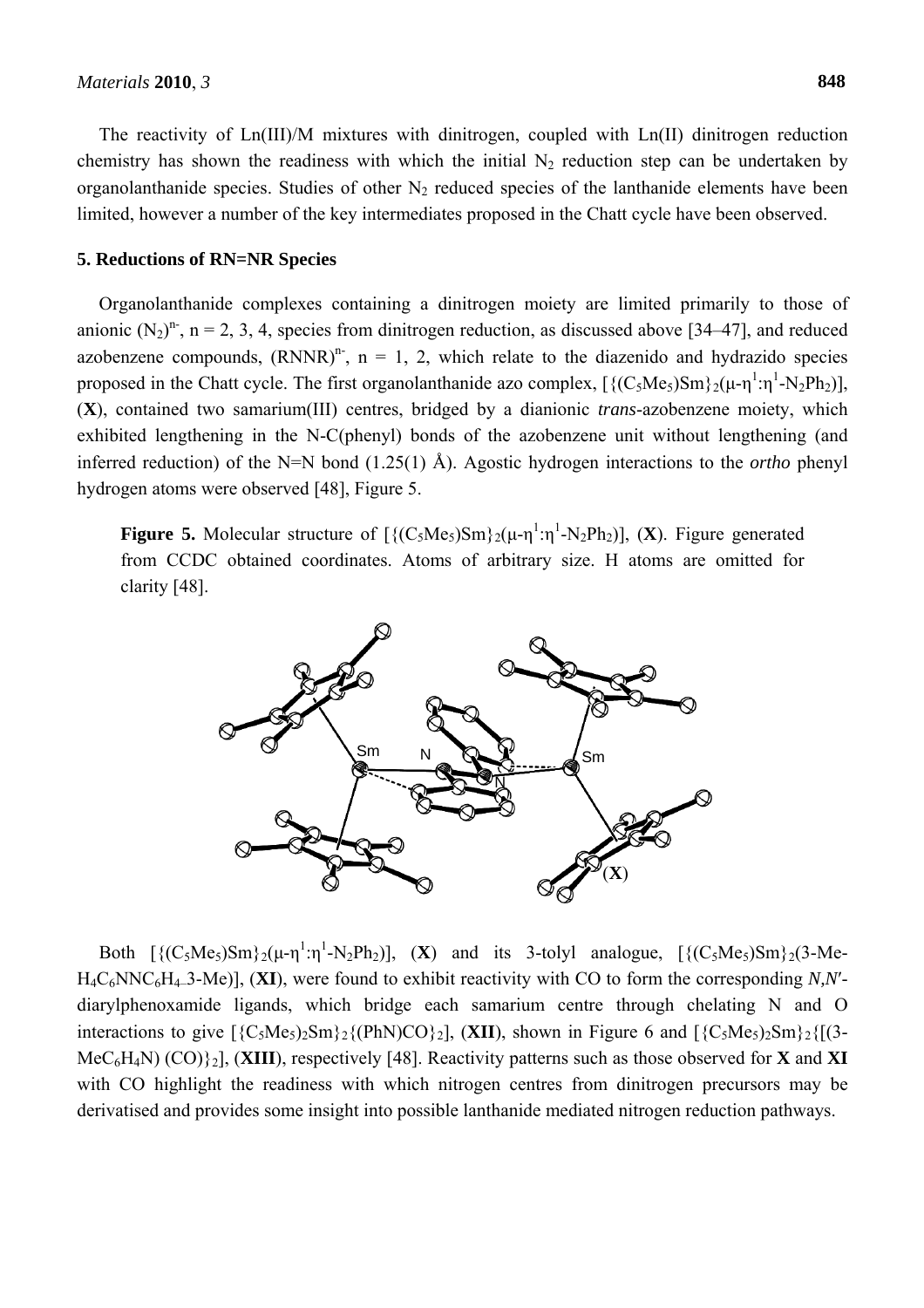**Figure 6.** Representation of the structure of  $[\{C_5Me_5\}2Sm\}2\{(\text{PhN})CO\}2]$ , (XII) [42].



 $\left[\{(C_5Me_5)Sm\}_2(\mu-\eta^1:\eta^1-N_2Ph_2)\right]$ , (X), was also found to react in THF to give  $\left[\{(C_5Me_5)Sm(THF)\}_2\right]$  $\{\mu - \eta^2 : \eta^2 - N_2Ph_2\}_2$ ], (XIV), as shown in Scheme 4, which exhibited a much longer N=N bond length of 1.44(1) Å [49].

**Scheme 4.** THF mediated transformation of  $[\{ (C_5Me_5)Sm \} _2(\mu-\eta^1:\eta^1-N_2Ph_2)], (X)$  to  $[{({C_5Me_5})Sm(THF)}_2{\mu-\eta^2:\eta^2-N_2Ph_2}_{2}],$  (XIV) [49].



Further studies on this azobenzene system allowed the isolation of the singly reduced 1:1 *cis*azobenzene complex  $[(C_5Me_5)_2Sm(\eta^2-N_2Ph_2)(THF)]$  (XV), shown in Figure 7. Efforts to synthesise the corresponding Yb analogue resulted in the isolation of the di-metallic ytterbium(III) species,  $[(C_5H_5)(THF)Yb]_2[\mu-\eta^2:\eta^2-N_2Ph_2]_2$  (XVI), which co-crystallised as a mixture with  $[(C_5H_5)_3Yb(THF)]$ (**XVII**). The monometallic samarium complex **XV** showed no reactivity with CO, but in contrast to the bimetallic case of **X**, exhibited a lengthening of the N=N bond from 1.25 to 1.36 Å, without any change to the length of the N-C(phenyl) bonds [49].

Since the initial azobenzene reduction studies of Evans, a number of azobenzene lanthanide complexes have been reported. Bi-metallic systems are most common, with the azobenzene ligand bridging two lanthanide centres. However, a limited number of monometallic species have also been reported.

Five monometallic lanthanide  $\eta^2$ - azobenzene complexes have been reported, aside from those of Evans described above. The reaction of bis[hydrotris(3,5-dimethylpyrazolyl)borato]samarium(II), (**XVIII**), with azobenzene gave the monometallic singly reduced complex, [Sm{HB-(3,5- Me2pz)3}2(PhNNPh)], (**XIX**), as shown in Figure 8 [50]. The steric bulk of the hydrotris(3,5-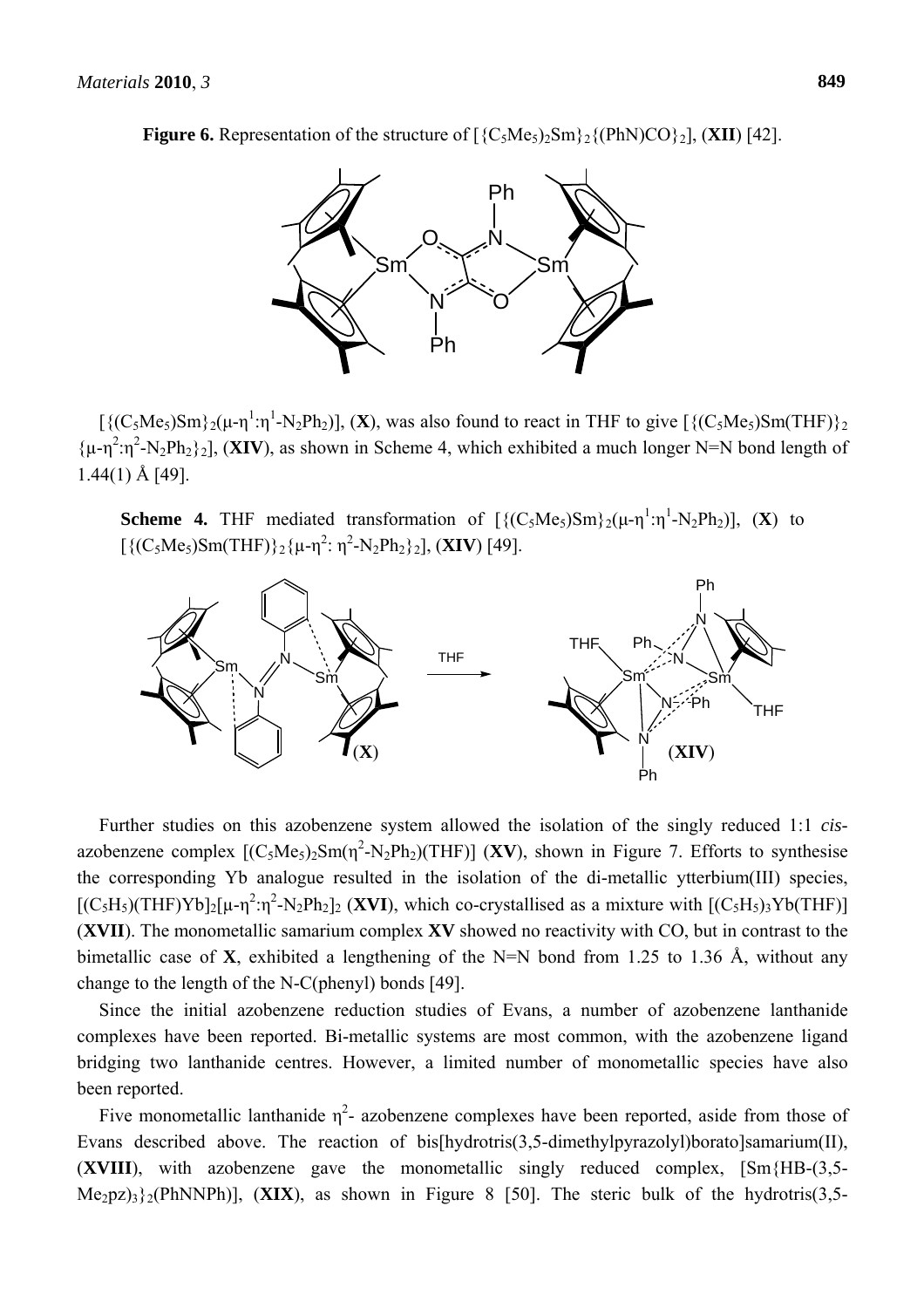dimethylpyrazolyl)borato ligand prevented further reduction by a second equivalent of the Sm(II) precursor complex, in contrast to the observed reactivity of the samarium  $C_5Me_5$  system. The N=N bond exhibited similar lengthening to that observed for the decamethylsamarocene system, resulting in a bond length of  $1.332(12)$  Å.

**Figure 7.** Molecular structure of  $[(C_5Me_5)_2Sm(\eta^2-N_2Ph_2)(THF)]$ , (XV). Figure generated from CCDC obtained coordinates. Atoms of arbitrary size. H atoms and one of the two independent molecules in the asymmetric unit are omitted for clarity [49].



**Figure 8.** Molecular structure of  $[\text{Sm}{HB-(3,5-Me_2pz)}_3$ <sub>2</sub>(PhNNPh)], (XIX) [50]. Figure generated from CCDC obtained coordinates. Atoms of arbitrary size. H atoms are omitted for clarity.



The divalent samarium aryloxide complex  $[Sm(OAr)<sub>2</sub>(THF)<sub>3</sub>], (XX) (Ar = C<sub>6</sub>H<sub>2</sub>-*tert*-Bu<sub>3</sub>-2,4,6)$ also formed a monometallic azobenzene complex, [Sm(OAr)2(PhNNPh)], (**XXI**), in which similar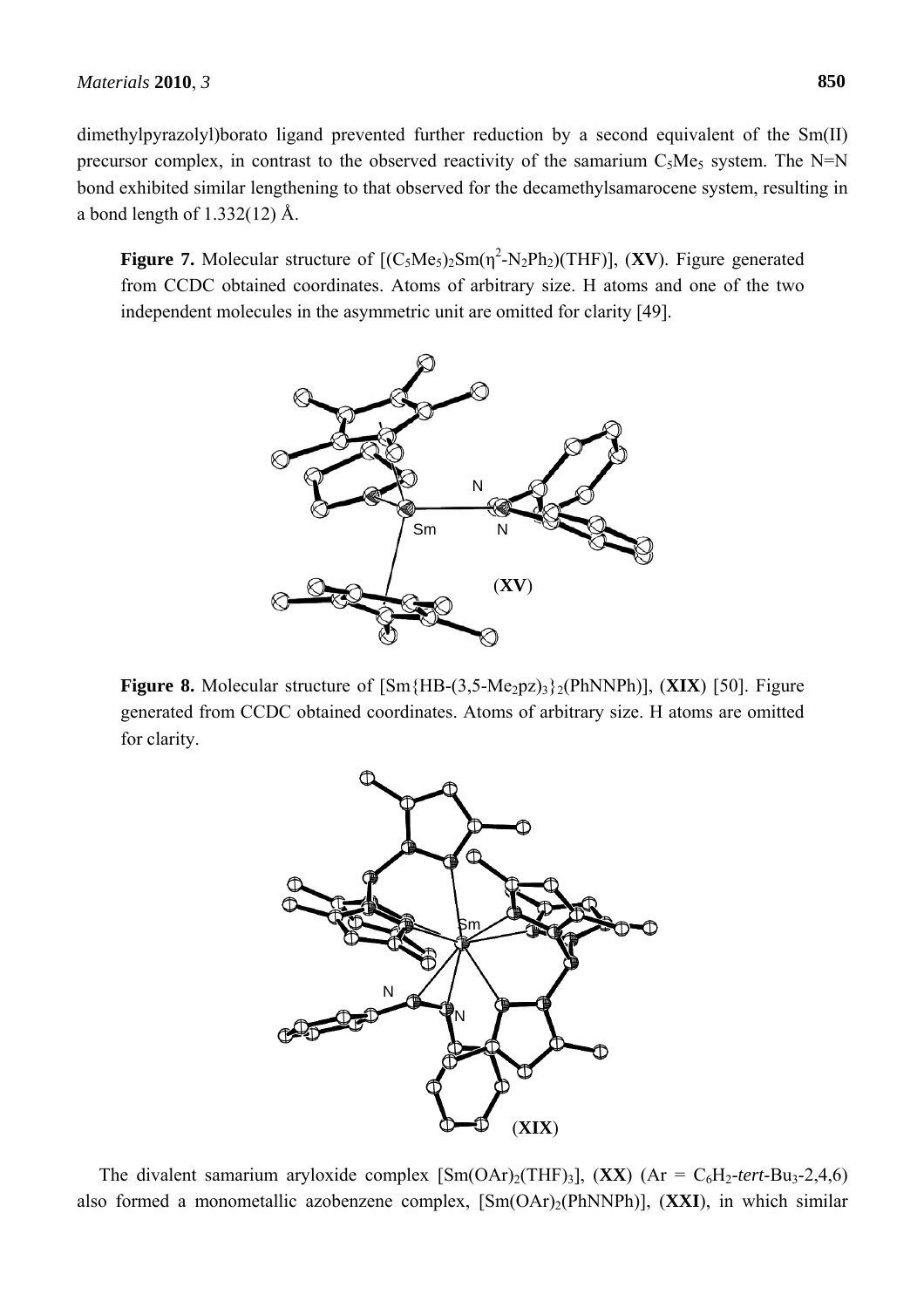N=N bond lengthening to 1.358(11) Å was observed [51]. In this case, steric bulk did not appear to limit the reduction, as evident by the coordination of two THF molecules, as shown in Figure 12.

**Figure 9.** Molecular structure of  $[Sm(OAr)_{2}(PhNNPh)]$ , (XXI) [51]. Figure generated from CCDC obtained coordinates. Atoms of arbitrary size. H atoms and one diethyl ether molecule of crystallisation are omitted for clarity.



Reaction of the divalent complex  $[(C_5Me_5)Sm(\mu-\eta^6:\eta^1-Ph)_2BPh_2]$ , (XXII), with azobenzene gave  $[(C_5Me_5)Sm{(n^6:\eta^1-Ph)_2BPh_2}(PhNNPh)]$ , (XXIII), which exhibited a strongly reduced N=N bond with a length of 1.435(5) Å [52], which approaches the length of the N–N bond in hydrazine, as a consequence of the weaker electron donation from the (BPh<sub>4</sub>) moiety to the samarium(III) centre than in the analogous bis(pentamethylcyclopentadienyl) complex,  $[(C_5Me_5)_2Sm(\eta^2-PhNNPh)(THF)]$ ,  $(XV)$ , described earlier, Figure 10.

**Figure 10.** Molecular structure of  $[(C_5Me_5)Sm{(n^6:n^1-Ph)_2BPh_2}(PhNNPh)]$ ,  $(XXIII)$  [52]. Figure generated from CCDC obtained coordinates. Atoms of arbitrary size. H atoms are omitted for clarity.

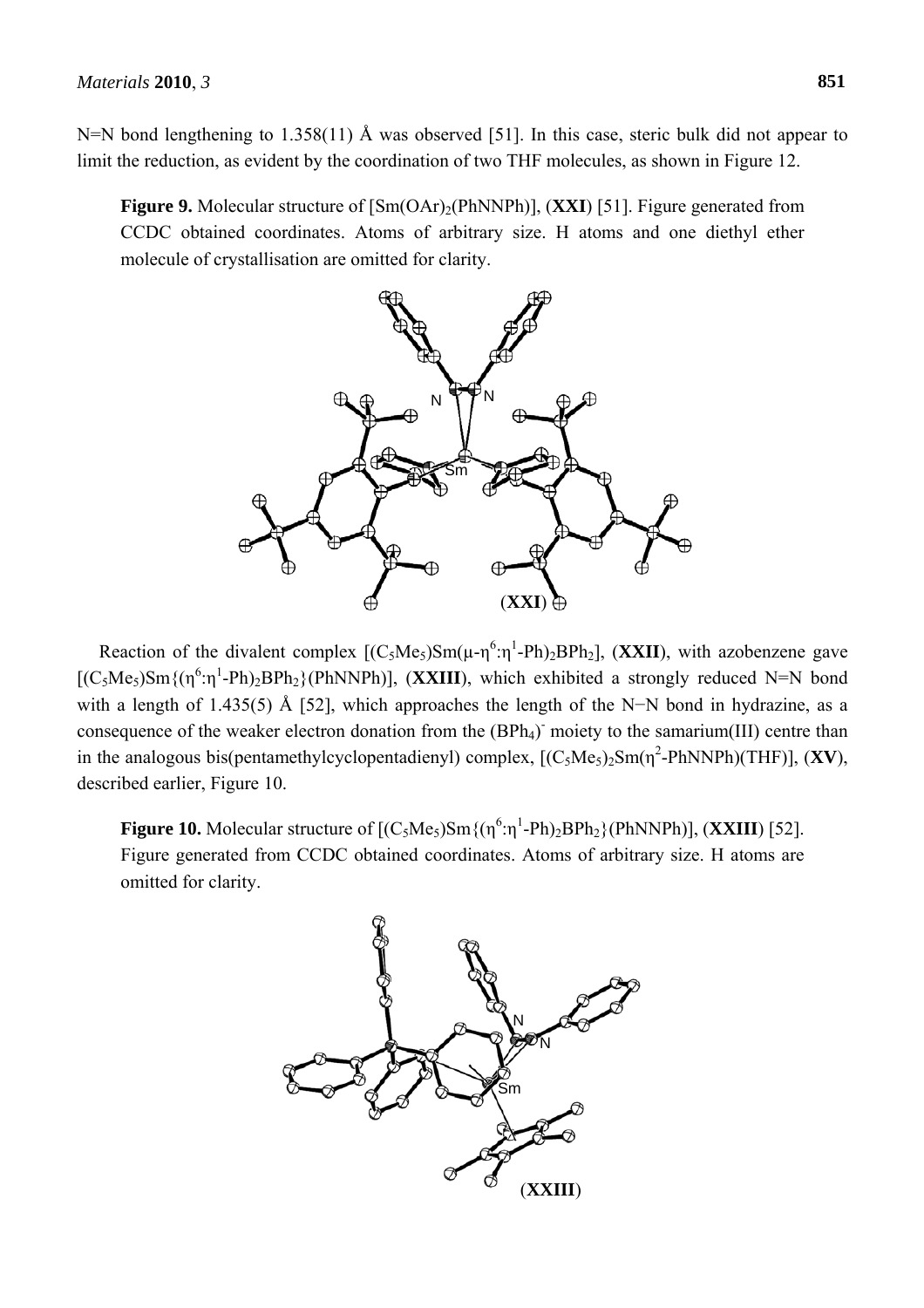Thulium and samarium(II) complexes of 2,5-di-*tert*-butyl-3,4-dimethylphospholide also gave reduced azobenzene complexes as shown in Figure 11 for  $[(PC_{4}-2,5-t-Bu-3,4-Me)_{2}Tm(PhNNPh)]$ , (**XXIV**). Typical reduced bond lengths of 1.35 Å were observed in both complexes [53].

**Figure 11.** Molecular structure of  $[(PC<sub>4</sub>-2,5-t-Bu-3,4-Me)<sub>2</sub>Im(PhNNPh)]$ ,  $(XXIV)$  [53]. Figure generated from CCDC obtained coordinates. Atoms of arbitrary size. H atoms are omitted for clarity.



Bi-metallic reduced azobenzene complexes have exhibited more strongly reduced azobenzene fragments, with N=N bond lengths ranging between  $1.44(1)$  Å to  $1.48\degree$  Å as observed in  $[\{ (C_5Me_5)Sm(THF) \}_2 \{\mu - \eta^2 : \eta^2 - N_2Ph_2\}_2]$ , (XIV), and  $[\{ (C_5H_5)(THF)Lu \}_2 \{\mu - \eta^2 : \eta^2 - N_2Ph_2\}_2]$ , (XXV) [54], respectively, except for  $[\{(C_5Me_5)Sm\}_2(\mu-\eta^1:\eta^1-N_2Ph_2)]$ , (X) discussed above, which did not exhibit N=N lengthening  $(1.25(1)$  Å). In most cases, the reduced azobenzene ligand bridges the lanthanide atoms in a  $\mu$ -η<sup>2</sup>:η<sup>2</sup> bonding motif, such as in [ $\{(C_5Me_5)Sm(THF)\}\text{2}(\mu-\eta^2:\eta^2-N_2Ph_2)_2$ ], (**XIV**), shown in Figure 12.

Lanthanide(0) metal reagents have been used in the reduction of mixtures of PhNNPh/PhEEPh with the aim of cleaving the azo bond to give imido species. However bimetallic  $\mu^2$ - bridged azo compounds resulted, with cleavage of the chalcogen bond observed [55]. Complexes of this nature, such as  $[\{Ho(PhNNPh)(TePh)(C_6H_5N)\}_2]$ ,  $(\textbf{XXVI})$ , shown in Figure 13 contained two dianionic reduced azo fragments distinct from the monoanionic reduction of azobenzene in  $[{(C_5Me_5)Sm(THF)}_2(\mu-\eta^2:\eta^2-N_2Ph_2)_2]$ , (XIV).

Azobenzene reductions utilising Ln(III) based reagents have also been reported recently. The reduced dinitrogen complexes such as  $[\{(C_5Me_5)_2(\text{THF})La\}_2(\mu-\eta^2:\eta^2-N_2)],$  (**XXVII**), facilitated the reduction of azobenzene to give the  $\mu - \eta^2 \cdot \eta^2$  complex,  $[\{(C_5Me_5)La(\mu - \eta^2 \cdot \eta^2 - PhNNPh)(THF)\}_2]$ , (**XXVIII**). In this instance, the lanthanide(III) dinitrogen complex acts as a lanthanide(II) synthon, *via* the liberation of the  $N_2^2$  moiety as  $N_2$  itself [43].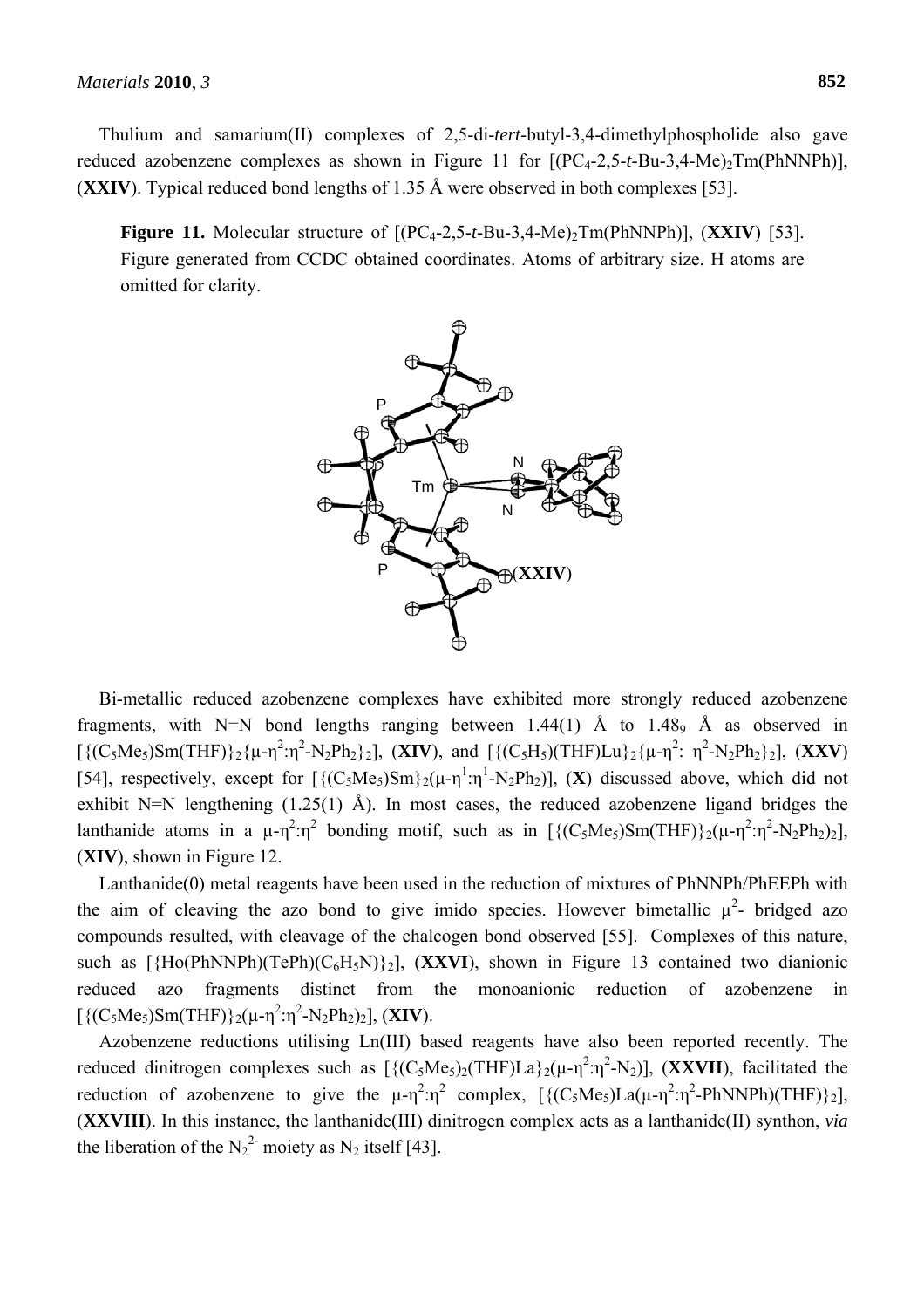**Figure 12.** Molecular structure of  $\left[ \left\{ (C_5Me_5)Sm(THF) \right\} \right]_2(\mu - \eta^2 \cdot \eta^2 - N_2Ph_2)_2$ , (XIV) [49]. Figure generated from CCDC obtained coordinates. Atoms of arbitrary size. H atoms are omitted for clarity.



**Figure 13.** Molecular structure of  $[\{Ho(PhNNPh)(TePh)(C_6H_5N)\}_2]$ ,  $(\bf XXVI)$  [55]. Figure generated from CCDC obtained coordinates. Atoms of arbitrary size. H atoms, two pyridine molecules of crystallisation and one of the two independent molecules in the asymmetric unit are omitted for clarity.



#### **6. Reactions of R(H)N-N(H)R Species**

Relative to the reductions of N≡N and RN=NR species as described above, reactions of organolanthanide reagents with N-N moieties are limited. An unsubstituted hydrazido complex,  $[\{(\text{C}_5\text{Me}_5)\text{Sm}\}_4(\text{NHNH})_2(\text{NH}_3)_4(\text{NH}_3)_2]$ , (XXIX), synthesised from the reaction of  $[(\text{C}_5\text{Me}_5)_2\text{Sm}]$ ,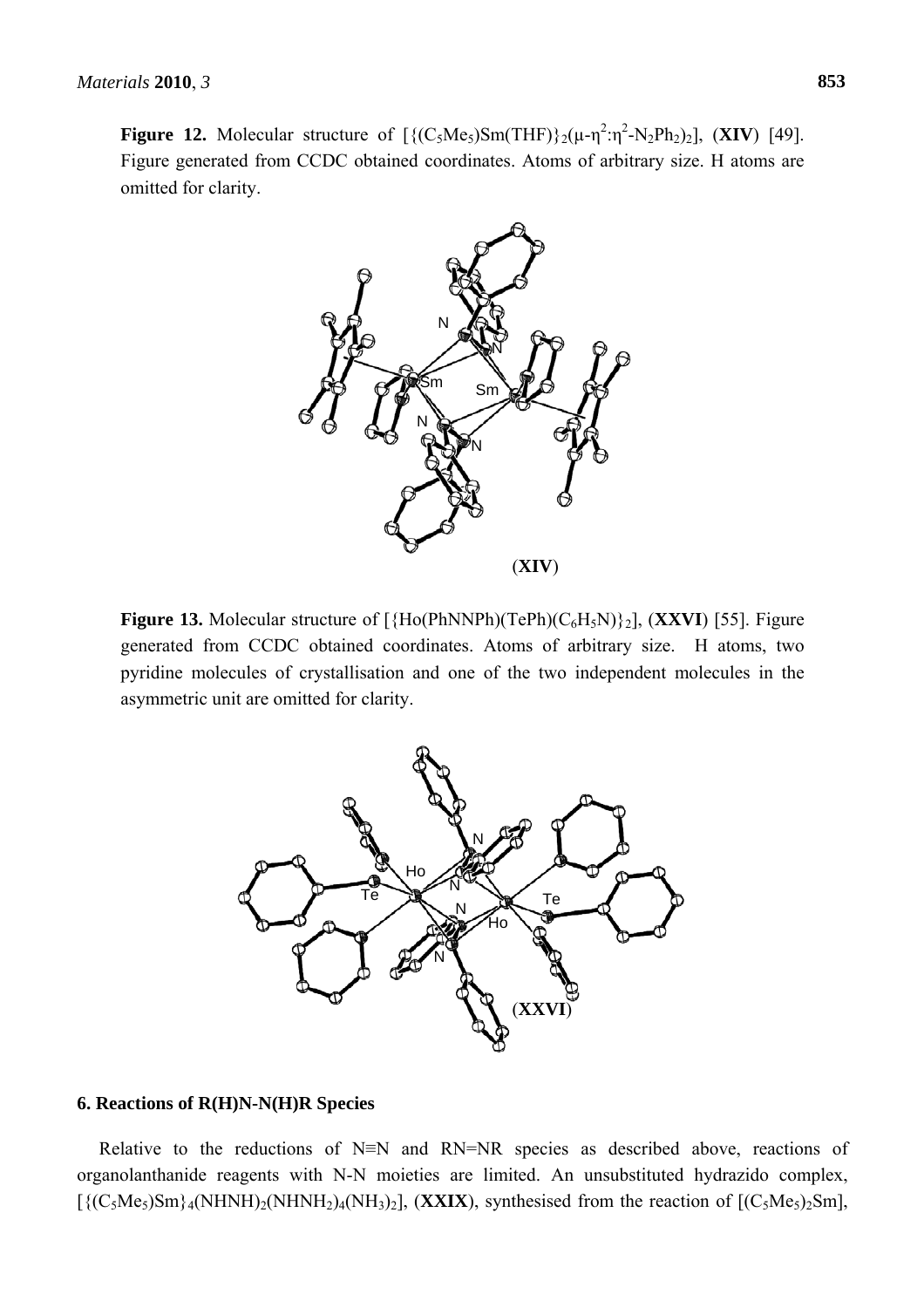(**XXX**) with excess hydrazine has been reported [56], as has the generation of a dimetallated Sm hydrazine complex,  $[\{(C_5Me_5)_2Sm\}_2(\mu-\eta^2:\eta^2-HNNH)]$ ,  $(\bf XXXI)$  from the reaction of  $[\{(C_5Me_5)_2Sm(\mu-\eta^2:\eta^2-HNNH)]$ H)}2], (**XXXII**) with hydrazine [35]. Protonation of hydrazine complex **XXXI** led to the isolation of the neutral hydrazine adduct,  $[(C_5Me_5)_2Sm(THF)(H_2NNH_2)][BPh_4]$ ,  $(XXXIII)$  [57]. The reactivity of hydrazine with the pentamethylcyclopentadienyl samarium systems is summarised in Scheme 5.

**Scheme 5.** Reactivity of hydrazine with samarium pentamethylcyclopentadienyl complexes.



Evans has also reported the reduction of diphenylhydrazine by  $[(C_5Me_5)_2Sm(THF)_2]$ ,  $(XXXV)$  and  $[(C_5Me_5)_2Sm]$ ,  $(XXX)$  to yield the cleaved species  $[(C_5Me_5)_2Sm(N(H)Ph)(THF)]$ ,  $(XXXVI)$ , and the non-cleaved THF adduct of the metallated species  $[(C_5Me_5)_2Sm\{\eta^2-PhNHNPh\} (THF)]$ ,  $(XXXVII)$ , shown in Figures 14 and 15, respectively [35]. The isolation of **XXXVI** demonstrated the important capability of lanthanide reagents to facilitate the final reduction of the dinitrogen moiety to give mononitrogen complexes as required by the Chatt cycle.

**Figure 14.** Molecular structure of  $[(C_5Me_5)_2Sm(N(H)Ph)(THF)]$ ,  $(XXXVI)$  [35]. Figure generated from CCDC obtained coordinates. Atoms of arbitrary size. H atoms are omitted for clarity.

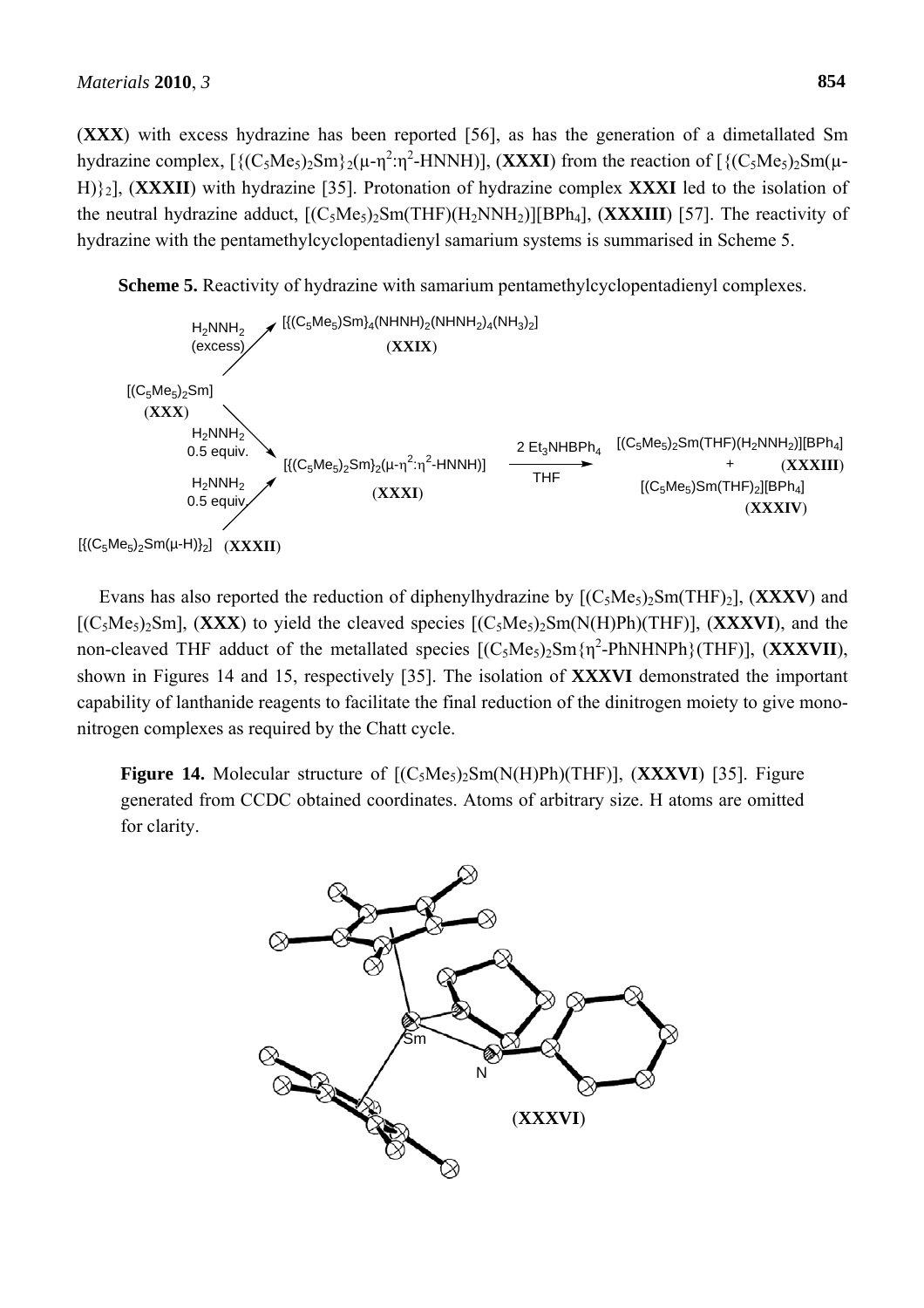**Figure 15.** Molecular structure of  $[(C_5Me_5)_2Sm\{\eta^2-PhNHNPh\} (THF)]$ ,  $(XXXVII)$  [35]. Figure generated from CCDC obtained coordinates. Atoms of arbitrary size. Nonhydrazine H atoms are omitted for clarity.



#### **7. Mono-Nitrogen Containing Lanthanide Complexes**

Lanthanide amine and amide compounds have been reported in abundance. However, imide species, which are amide precursors in the Schrock and Chatt cycles, have been reported sparingly in the literature [58–67]. Attempts to isolate a terminal lanthanide imide complex have as yet been unsuccessful. Schumann *et al.* reported the isolation of tetranuclear Sm(III), **XXXVIII** and Yb(III), (**XXXIX**) complexes containing an imide ligand from the reduction of azobenzene by the naphthalide complex  $(C_{10}H_8)$ Ln(THF)<sub>n</sub> [58–59]. Xie *et al.* have reported a series of  $\mu_4$ -imido clusters of Gd, (**XL**), Er, (**XLI**) and Dy, (**XLII**) from the reaction of  $Me<sub>2</sub>Si(C<sub>9</sub>H<sub>7</sub>)(C<sub>2</sub>B<sub>10</sub>H<sub>11</sub>)$  with 4 equivalents of NaNH<sub>2</sub>, followed by treatment with one equiv of LnCl<sub>3</sub> [60–63], Figure 16.  $\mu_3$ -Imido containing neodymium complexes of NPh with varying nuclearity have been reported by Ephritikhine using the magnesium transfer reagent  $[\{(\text{PhN})\text{Mg}(\text{THF})\}_{6}]$  yielding THF and pyridine adducts with  $\text{Nd}_{4}(\text{NPh})_{4}$  and  $Nd_6(NPh)_8I_2$  cages [67,68]. This transfer reagent proved unsuccessful in our hands in attempts to access imido species using a sterically strained macrocycle as a supporting ligand [69,70].

Hou *et al.* have reported the isolation of (NC(H)Ph) complexes *via* the addition of Ln-H units across the C≡N bond in benzonitrile. The resulting methylene imide fragment formed a  $\text{Ln}_4\text{N}_4$  cubane core [62,63]. A similar  $Ln<sub>4</sub>N<sub>4</sub>$  cubane core was observed recently in the unique reductive cleavage of azobenzene by the bis(amidinate) Sm complex  $[Me<sub>2</sub>Si{NC(Ph)N(2,6-i-Pr<sub>2</sub>Ph)}SmI<sub>2</sub>Li<sub>2</sub>(THF)(Et<sub>2</sub>O)<sub>2</sub>]$ (**XLIII**). The resulting imido-bridged lanthanide cubane cluster represents the first such complex to result from N=N cleavage [64]. Gordon *et al.* synthesised a bis( $\mu^2$ -imido) complex [( $\mu$ -ArN)Sm $\mu$ -NHAr)( $\mu$ -Me)AlMe<sub>2</sub>]<sub>2</sub>, (**XLIV**), (Ar = 2,6-(*i*-Pr)<sub>2</sub>C<sub>6</sub>H<sub>3</sub>) *via* the reaction of  $[\text{Sm}(\mu\text{-}NHAr)(\text{N}HAr)]_2$ <sub>2</sub>,  $(XLV)$ , with AlMe<sub>3</sub> [65], Figure 17. In this instance, two equivalents of AlMe<sub>3</sub> deprotonated the precursor amide moiety and a further two equivalents were incorporated into the dimeric complex to sterically shield the lanthanide centres. A similar approach has been used by Xie *et al*. to yield mixed amido-imido-ytterbium complexes *via* deprotonation of  $[(i-Pr_2C_6H_3NH)_2Yb(\mu-N(H)-i-1]$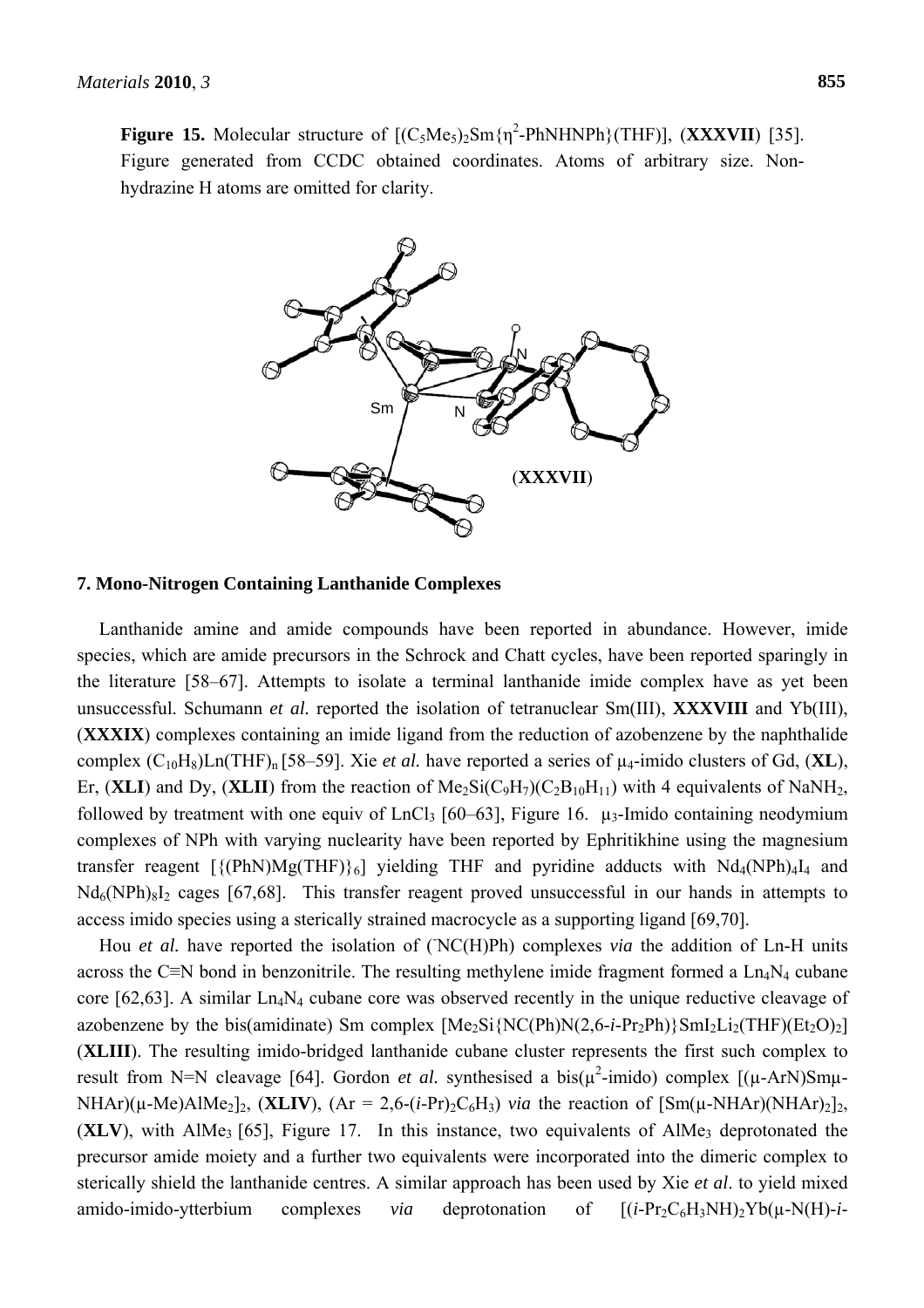Pr2C6H3)2Na(THF)], (**XLVI**) with *n*-BuLi. A complex heterometallic Yb/Na/Li cluster, (**XLVII**) resulted [66], Figure 18.

**Figure 16.** Erbium imide cluster **XLI** [61]. Figure generated from CCDC obtained coordinates. Atoms of arbitrary size. Non-nitrogen H atoms are omitted for clarity.



Figure 17. AlMe<sub>3</sub> retained, nitrogen bridged samarium imide complex **XLIV**. Figure generated from CCDC obtained coordinates. Atoms of arbitrary size. H atoms omitted for clarity [65].

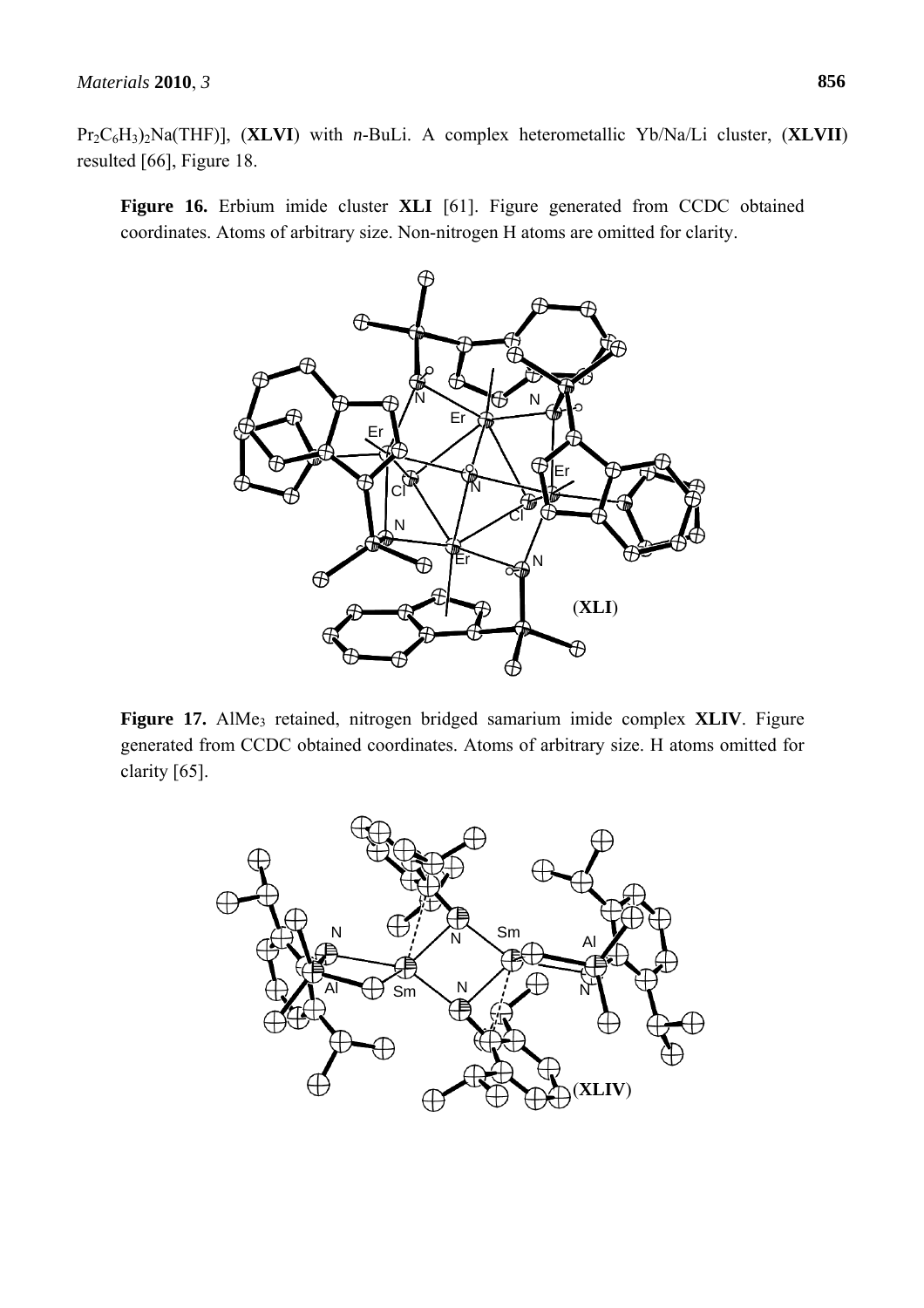**Figure 18.** Ytterbium imide complex **XLVII** resulting from deprotonation by *n*-BuLi [66]. Figure generated from CCDC obtained coordinates. Atoms of arbitrary size. H atoms are excluded for clarity. Amido H atoms were inferred but were not located.



In each of the reported imido syntheses to date, the final outcomes could not have been easily predicted. However, the isolation of these complexes has led to the prediction that organolanthanide complexes containing bulky non-participating ligands and mixed anilido-alkyl ligands should yield imido complexes in a directed manner [71].

## **8. Conclusions**

The diverse chemistry reviewed in this article has clearly shown that the lanthanide metals are capable of stabilising a wide range of nitrogen- and dinitrogen-based ligands related to the conversion of nitrogen into ammonia. The narrow range of oxidation states available to the lanthanide metals has resulted in multi-nuclear and mixed-metals complexes dominating the range of  $(N_2)^n$  species that have been discovered, some of which are unknown to transition metal chemistry. Mononuclear lanthanide species feature more often in complexes featuring derivatives that have been postulated and/or isolated later in the Chatt and/or Schrock cycles based on transition metal chemistry. It is acknowledged that little has thus far been achieved in regard to driving the various complexes around the Chatt- or Schrock-type catalytic cycles and that most of the complexes presented herein represent alkyl/aryl substituted analogues of these species. These last raised issues are major challenges to be addressed in the future for this field in relation to any potential development of metal-free dinitrogen derivatives based on lanthanide metal mediated processes. Nevertheless, the outcomes presented so far will no doubt continue to be built on and a wealth of interesting and structurally diverse new chemistry will be established.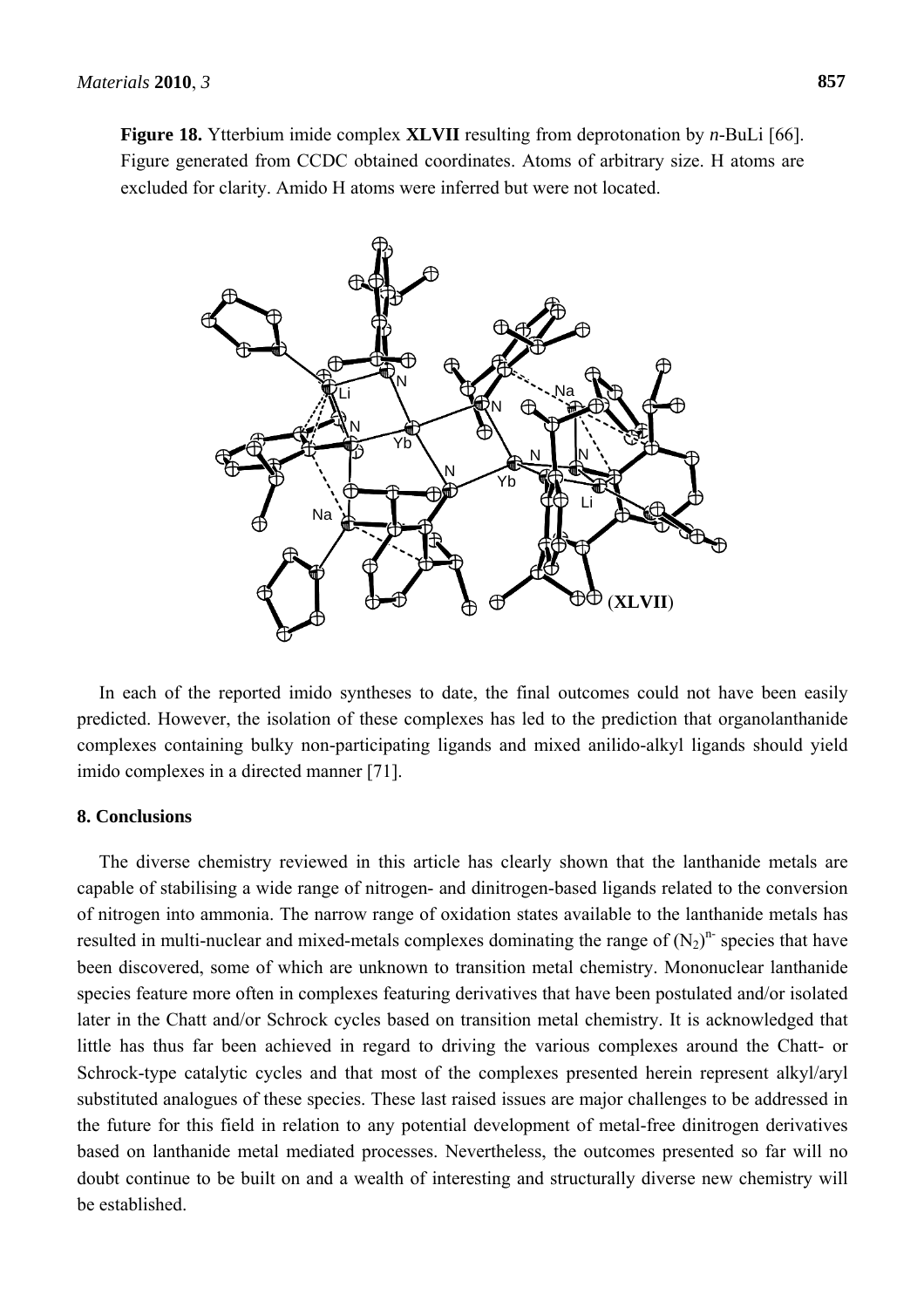## **References and Notes**

- 1. Haber, F.; van Oordt, G. Formation of ammonia from the elements. *Z. Anorg. Chem.* **1905**, *43*, 111–115.
- 2. Haber, F. Über die darstellung des ammoniaks aus stickstoff und wasserstoff. *Naturwissenschaften* **1922**, *10*, 1041–1049.
- 3. Haber, F. Bemerkung zu vorstehender Notiz. *Naturwissenschaften* **1923**, *11*, 339–340.
- 4. Smith, B.E. Nitrogenase reveals its inner secrets. *Science* **2002**, *297*, 1654–1655.
- 5. Han, Y.; Zhang, J.; Han, F.; Zhang, Z.; Weng, L.; Zhou, X. Investigations on organolanthanide derivatives with the hydrazonido (-NHNdCPh2) ligand: Synthesis, crystal structure, and reactivity. *Organometallics* **2009**, *28*, 3916–3921.
- 6. Willson, S.P.; Andrews, L. Characterization of the reaction products of laser-ablated early lanthanide metal atoms with dinitrogen. infrared spectra of LnN, LnN<sub>2</sub>, (LnN)<sub>2</sub>, and Ln(NN)<sub>x</sub> molecules. *J. Phys. Chem. A* **1998**, *102*, 10238–10249.
- 7. Evans, W.J.; Lee, D.S. Early developments in lanthanide-based dinitrogen reduction chemistry. *Can. J. Chem.* **2005**, *83*, 375–384.
- 8. Barney, B.M.; Lee, H.I.; Dos Santos, P.C.; Hoffman, B.M.; Dean, D.R.; Seefeldt, L.C. Breaking the N2 triple bond: insights into the nitrogenase mechanism. *Dalton Trans.* **2006**, 2277–2284.
- 9. Eady, R.R. Structure-function relationships of alternative nitrogenases. *Chem. Rev.* **1996**, *96*, 3013–3030.
- 10. Ribbe, M.; Gadkari, D.; Meyer, O. N<sub>2</sub> fixation by Streptomyces thermoautotrophicus involves a molybdenum-dinitrogenase and a manganese-superoxide oxidoreductase that couple  $N_2$  reduction to the oxidation of superoxide produced from O<sub>2</sub> by a molybdenum-CO dehydrogenase. *J. Biol. Chem.* **1997**, *42*, 26627–26633.
- 11. Burgess, B.K.; Lowe, D.J. Mechanism of molybdenum nitrogenase. *Chem. Rev.* **1996**, *96*, 2983–3012.
- 12. Smith, B.E. Structure, function, and biosynthesis of the metallosulfur clusters in nitrogenases. *Adv. Inorg. Chem.* **1999**, *47*, 159–218.
- 13. Rehder, D. The coordination chemistry of vanadium as related to its biological functions. *Coord. Chem. Rev.* **1999**, *182*, 297–322.
- 14. Allen, A.D.; Senoff, C.V. Nitrogenopentammineruthenium(II) complexes. *J. Chem. Soc., Chem. Commun.* **1965**, *24*, 621–622.
- 15. Chatt, J.; Dilworth, J.R.; Richards, R.L. Recent advances in the chemistry of nitrogen fixation. *Chem. Rev.* **1978**, *78*, 589–625.
- 16. Hidai, M. Chemical nitrogen fixation by molybdenum and tungsten complexes. *Coord. Chem. Rev*. **1999**, *185*, 99–108.
- 17. Fryzuk, M.D.; Johnson, S.A. The continuing story of dinitrogen activation. *Coord. Chem. Rev.* **2000**, *200*, 379–409.
- 18. Barriere, F. Modeling of the molybdenum center in the nitrogenase FeMo-cofactor. *Coord. Chem. Rev.* **2003**, *236*, 71–89.
- 19. Allen, A.D.; Harris, R.O.; Loescher, B.R.; Stevens, J.R.; Whiteley, R.N. Dinitrogen complexes of the transition metals. *Chem. Rev.* **1973**, *73*, 11–20.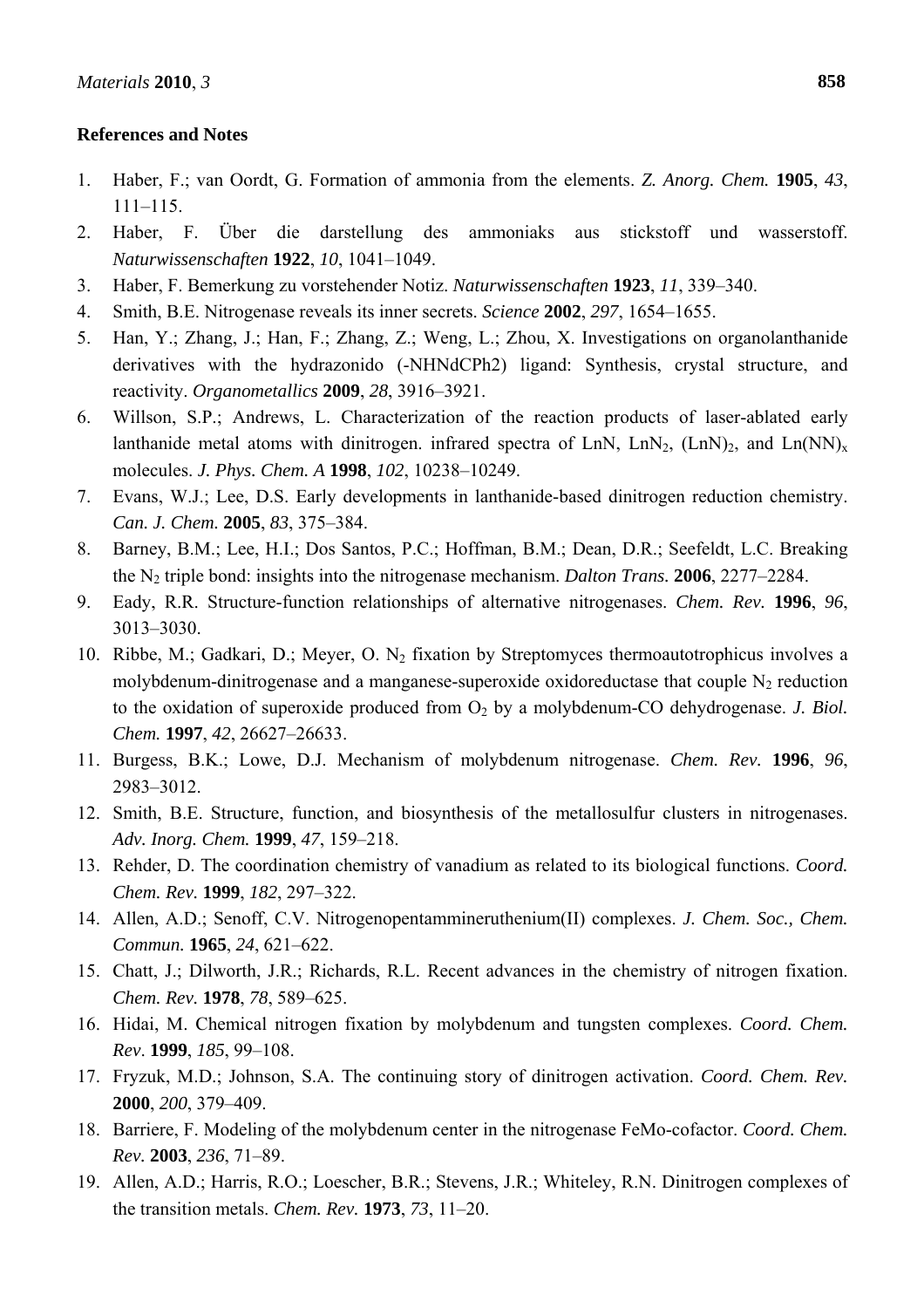- 20. Richards, R.L. Reactions of small molecules at transition metal sites: studies relevant to nitrogenase, an organometallic enzyme. *Coord. Chem. Rev.* **1996**, *154*, 83–97.
- 21. Chatt, J.; Pearman, A.J.; Richards R.L. Conversion of dinitrogen in its molybdenum and tungsten complexes into ammonia and possible relevance to the nitrogenase reaction. *Dalton Trans.* **1977**, 1852–1860.
- 22. Schrock, R.R. Catalytic reduction of dinitrogen to ammonia at a single molybdenum center. *Acc. Chem. Res.* **2005**, *38*, 955–962.
- 23. MacKay, B.A.; Fryzuk, M.D. Dinitrogen coordination chemistry: On the biomimetic borderlands. *Chem. Rev.* **2004**, *104*, 385–402.
- 24. Shilov, A.E. Catalytic reduction of molecular nitrogen in solutions. *Russ. Chem. Bull. Int. Ed.* **2003**, *52*, 2555–2562.
- 25. Yandulov, D.V.; Schrock, R.R. Catalytic reduction of dinitrogen to ammonia at a single molybdenum center. *Science* **2003**, *301*, 76–78.
- 26. Laplaza, C.E.; Cummins, C.C. Dinitrogen cleavage by a three-coordinate molybdenum (III) complex. *Science* **1995**, *268*, 861–863.
- 27. Laplaza, C.E.; Johnson, M.J.A.; Peters, J.C.; Odom, A.L.; Kim, E.; Cummins, C.C.; George, G.N.; Pickering, I.J. Dinitrogen cleavage by three-coordinate molybdenum(III) complexes: Mechanistic and structural data. *J. Am. Chem. Soc.* **1996**, *118*, 8623–8638,
- 28. Laplaza, C.E.; Johnson, A.R.; Cummins, C.C. Nitrogen atom transfer coupled with dinitrogen cleavage and Mo−Mo triple bond formation. *J. Am. Chem. Soc.* **1996**, *118*, 709–710.
- 29. Christian, G.; Stranger, R.; Yates, B.F.; Cummins, C.C. Rationalizing the different products in the reaction of N2 with three-coordinate MoL3 complexes. *Dalton Trans.* **2007**, 1939–1947.
- 30. Christian, G.; Stranger, R.; Yates, B.F.; Cummins C.C. Investigating CN– cleavage by threecoordinate M[N(R)Ar]3 complexes. *Dalton Trans.* **2008**, 338–344.
- 31. Ohki, Y.; Fryzuk, M.D. Dinitrogen activation by group 4 metal complexes. *Angew. Chem. Int. Ed.*  **2007**, *46*, 3180–3183.
- 32. Fryzuk, M.D.; Love, J.B.; Rettig, S.J.; Young, V.G. Transformation of coordinated dinitrogen by reaction with dihydrogen and primary silanes. *Science* **1997**, *275*, 1445–1447.
- 33. MacLachlan, E.A.; Fryzuk, M.D. Synthesis and reactivity of side-on-bound dinitrogen metal complexes. *Organometallics* **2006**, *25*, 1530–1543.
- 34. Evans, W.J.; Ulibarri, T.A.; Ziller, J.W. Isolation and X-ray crystal structure of the first dinitrogen complex of an f-element metal, [(C5Me5)2Sm]2N2. *J. Am. Chem. Soc.* **1988**, *110*, 6877–6879.
- 35. Evans, W.J.; Kociok-Köhn, G.; Leong, V.S.; Ziller, J.W. Reactivity of hydrazines with organometallic samarium complexes and the X-ray crystal structures of  $(C_5Me_5)_2Sm(\eta^2-$ PhNHNPh)(THF),  $(C_5Me_5)_2Sm(NHPh)(THF)$ , and  $[(C_5Me_5)_2Sm]_2(\mu-\eta^2:\eta^2-HNNH)$ . *Inorg. Chem.* **1992**, *31*, 3592–3600.
- 36. Fryzuk, M.D. Side-on end-on bound dinitrogen: An activated bonding mode that facilitates functionalizing molecular nitrogen. *Acc. Chem. Res.* **2009**, *42*, 127–133.
- 37. Evans, W.J.; Zucchi, G.; Ziller, J.W. Dinitrogen reduction by  $Tm<sup>H</sup>$ ,  $Dy<sup>H</sup>$ , and Nd<sup>II</sup> with simple amide and aryloxide ligands. *J. Am. Chem. Soc.* **2003**, *125*, 10–11.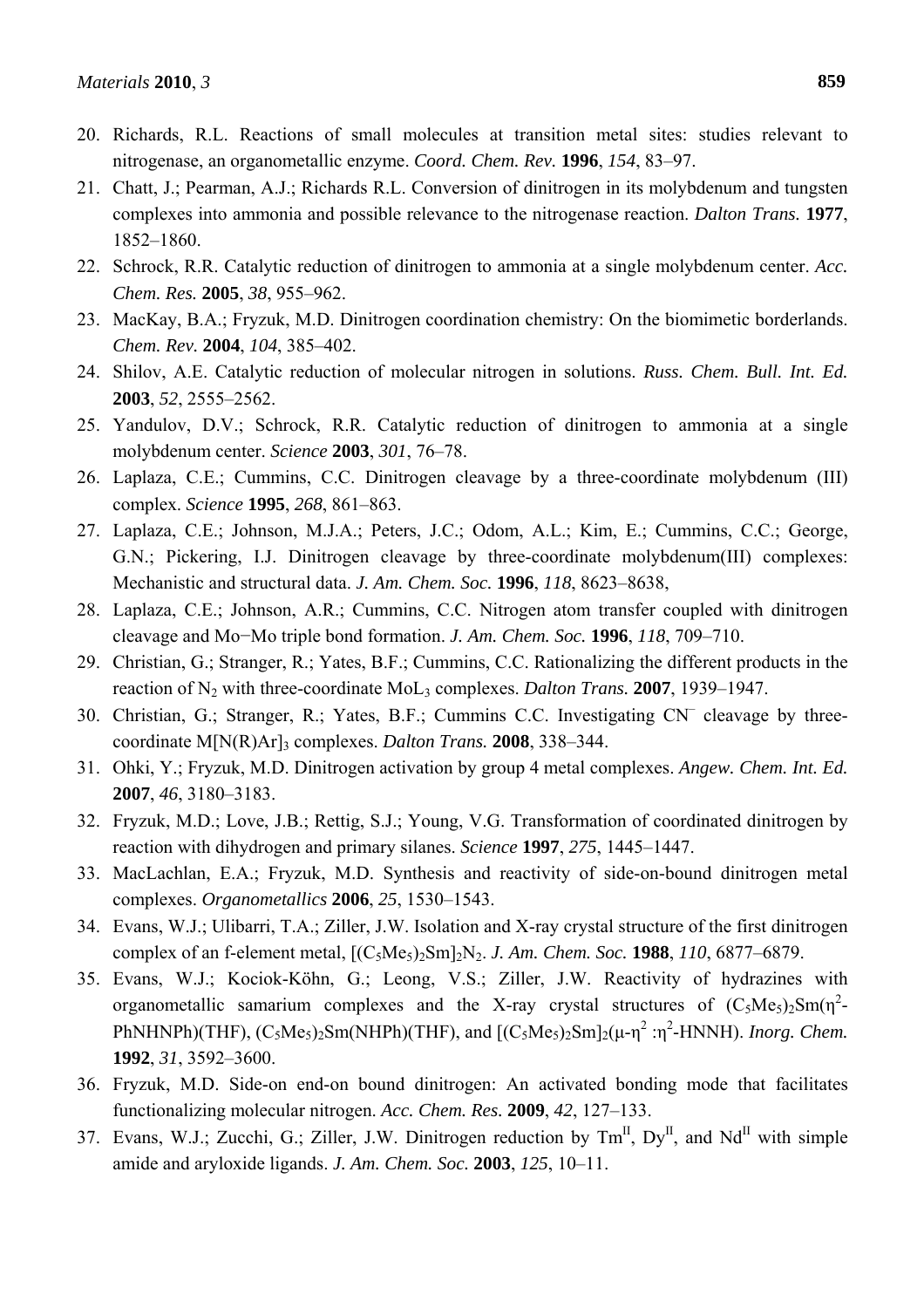- 38. Evans, W.J.; Allen, N.T.; Ziller, J.W. Expanding divalent organolanthanide chemistry: The first organothulium(II) complex and the *in situ* organodysprosium(II) reduction of dinitrogen. *Angew. Chem. Int. Ed.* **2002**, *41*, 359–361.
- 39. Evans, W.J.; Fang, M.; Zucchi, G.; Furche, F.; Ziller, J.W.; Hoekstra, R.; Zink, J. Isolation of dysprosium and yttrium complexes of a three-electron reduction product in the activation of dinitrogen, the (N2) 3- radical. *J. Am. Chem. Soc.* **2009**, *131*, 11195–11202.
- 40. Guan, J.; Dubé, T.; Gambarotta, S.; Yap, G.P.A. Dinitrogen labile coordination versus fourelectron reduction, THF cleavage, and fragmentation promoted by a (calix-tetrapyrrole)Sm(II) complex. *Organometallics* **2000**, *19*, 4820–4827.
- 41. Jubb, J.; Gambarotta, S. Dinitrogen reduction operated by a samarium macrocyclic complex encapsulation of dinitrogen into a Sm<sub>2</sub>Li<sub>4</sub> metallic cage. *J. Am. Chem. Soc.* **1994**, *116*, 4477–4478.
- 42. Campazzi, E.; Solari, E.; Floriani, C.; Scopelliti, R. The fixation and reduction of dinitrogen using lanthanides: praseodymium and neodymium *meso*-octaethylporphyrinogen–dinitrogen complexes. *Chem. Commun.* **1998**, 2603–2604.
- 43. Evans, W.J.; Lee, D.S.; Ziller, J.W.; Kaltsoyannis, N. Trivalent  $[(C_5Me_5)_2(THF)Ln]_2(\mu-\eta^2:\eta^2-N_2)$ complexes as reducing agents including the reductive homologation of CO to a ketene carboxylate,  $(\mu - \eta^4 - O_2C - C = C = O)^2$ . *J. Am. Chem. Soc.* **2006**, *128*, 14176–14184.
- 44. Evans, W.J.; Lee, D.S.; Rego, D.B.; Perotti, J.M.; Kozimor, S.A.K.; Moore, E.K.; Ziller, J.W. Expanding dinitrogen reduction chemistry to trivalent lanthanides *via* the LnZ<sub>3</sub>/Alkali metal reduction system: Evaluation of the generality of forming  $Ln_2(\mu-\eta^2;\eta^2-N_2)$  complexes *via*  $LnZ_3/K$ . *J. Am. Chem. Soc.* **2004**, *126*, 14574–14582.
- 45. Evans, W.J.; Lee, D.S.; Lie, C.; Ziller, J.W. Expanding the LnZ<sub>3</sub>/Alkali-metal reduction system to organometallic and heteroleptic precursors: Formation of dinitrogen derivatives of lanthanum. *Angew. Chem. Int. Ed.* **2004**, *43*, 5517–5519.
- 46. Evans, W.J.; Lee, D.S.; Johnston, M.A.; Ziller, J.W. The elusive (C<sub>5</sub>Me<sub>4</sub>H)<sub>3</sub>Lu: Its synthesis and LnZ3/K/N2 reactivity. *Organometallics* **2005**, *24*, 6393–6397.
- 47. Evans, W.J.; Lorenz, S.E.; Ziller, J.W. Investigating metal size effects in the  $Ln_2(\mu \eta^2 \cdot \eta^2 N_2)$ reduction system: Reductive reactivity with complexes of the largest and smallest trivalent lanthanide ions,  $La^{3+}$  and  $Lu^{3+}$ . *Inorg. Chem.* **2009**, 48, 2001–2009.
- 48. Evans, W.J.; Drummond, D.K.; Bott, S.G.; Atwood, J.L. Reductive distortion of azobenzene by an organosamarium(II) reagent to form  $[(C_5Me_5)_2Sm]_2(C_6H_5)_2N_2$ : an X-ray crystallographic snapshot of an agostic hydrogen complex on an ortho-metalation reaction coordinate. *Organometallics* **1986**, *5*, 2389–2391.
- 49. Evans, W.J.; Drummond, D.K.; Chamberlain, L.R.; Doedens, R.J.; Bott, S.G.; Zhang, H.; Atwood, J.L. Synthetic, structural, and reactivity studies of the reduction and CO derivatization of azobenzene mediated by divalent lanthanide complexes. *J. Am. Chem. Soc.* **1988**, *110*, 4983–4994.
- 50. Takats, J.; Zhang, X.W. Synthesis and structure of bis[hydrotris(3,5 dimethylpyrazolyl)borato]samarium(II), Sm[HB(3,5-Me<sub>2</sub>pz)<sub>3</sub>]<sub>2</sub>, and the product of its reaction with azobenzene. *Organometallics* **1993**, *12*, 4286–4288.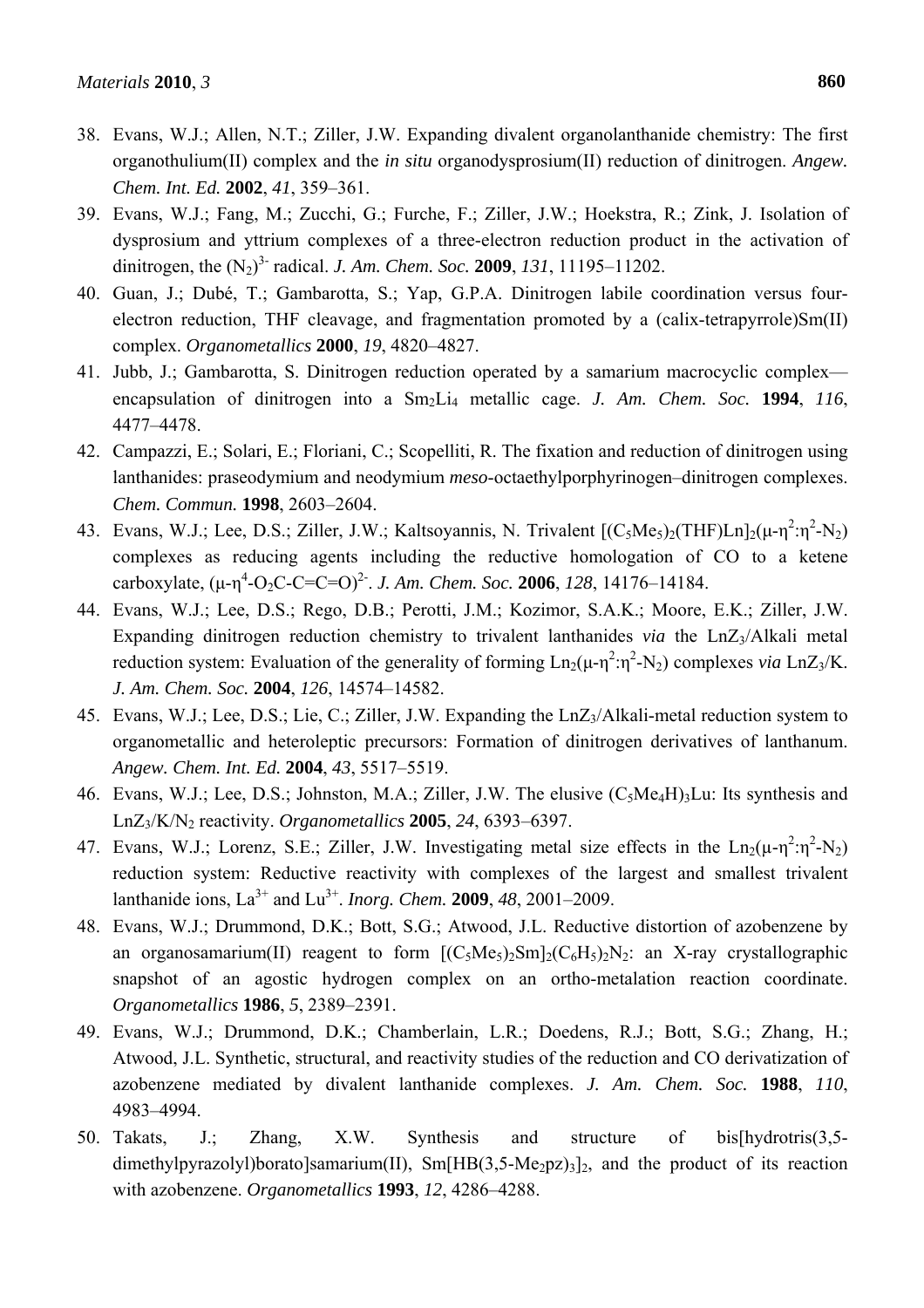- 51. Yuan, F.; Liu, X. Materials, nanoscience and catalysis crystallographic report: Crystal structure of bis(2,4,6-tri-tert-butylphenolato-O) bis(tetrahydrofuran-O) samarium (*N,N*-2-azobenzene) diethyl ether solvate. *Appl. Organometal. Chem.* **2005**, *19*, 877–878.
- 52. Evans, W.J.; Champagne, T.M.; Ziller, J.W. Synthesis and reactivity of mono(pentamethylcyclopentadienyl) tetraphenylborate lanthanide complexes of ytterbium and samarium: Tris(ring) precursors to (C<sub>5</sub>Me<sub>5</sub>)Ln moieties. *Organometallics* **2007**, 26, 1204–1211.
- 53. Turcitu, D.; Nief, F.; Ricard, L. Structure and reactivity of homoleptic samarium(II) and thulium(II) phospholyl complexes. *Chem. Eur. J.* **2003**, *9*, 4916–4923.
- 54. Roitershtein, D.M.; Lyssenko, K.A.; Belyakov, P.A.; Antipin, M.Y.; Petrov, E.S. Reaction of cyclopentadienyllutetium anthracenide with azobenzene. Synthesis and molecular and crystal structure of the binuclear complex  $C_5H_5(THF)Lu(\mu-\eta^2; \eta^2-PHN-NPH)<sub>2</sub>(THF)<sub>2</sub>$  and its dynamic behavior in solution. *Izv. Akad. Navk SSSR (Russ. Chem. Bull.)* **1997**, *46*, 1590–1594.
- 55. Kornienko, A.; Freedman, D.; Emge, T.J.; Brennan, J.G. Heteroleptic lanthanide compounds with chalcogenolate ligands: Reduction of PhNNPh/PhEEPh ( $E = Se$  or Te) mixtures with Ln ( $Ln =$ Ho, Er, Tm, Yb). Thermolysis can give LnN or LnE. *Inorg. Chem.* **2001**, *40*, 140–145.
- 56. Wang, K.G.; Stevens, E.D.; Nolan, S.P. Synthesis and structural characterization of a tetranuclear organolanthanide hydrazido complex. *Organometallics* **1992**, *11*, 1011–1013.
- 57. Evans, W.J.; Kociok-Köhn, G.; Ziller, J.W. Synthesis and structure of a mononuclear  $\eta^2$ hydrazine complex by protonation of an  $[N_2H_2]^2$  complex. Angew. Chem., Int. Ed. Engl. 1992, *31*, 1081–1082.
- 58. Emel´Yanova, N.S.; Bochkarev, M.N.; Schumann, H.; Loebel, J.; Esser, L. Synthesis and crystal and molecular structure of a tetranuclear complex of samarium(III)  $\text{[Sm}_{4}(\mu - \eta^{2}) \cdot \eta^{2} - Ph_{2}N_{2})_{4}(\mu - \eta^{2})$ PhN)2THF6]·2THF. *Koord. Khim.* **1994**, *20*, 789–793.
- 59. Trifonov, A.A.; Bochkarev, M.N.; Schumann, H; Loebel, J. Reduction of azobenzene by naphthaleneytterbium: A tetranuclear ytterbium(III) complex combining 1,2 diphenylhydrazido(2-) and phenylimido ligands. *Angew. Chem., Int. Ed. Engl.* **1991**, *30*, 1149–1151.
- 60. Xie, Z.; Wang, S.; Yang, Q.; Mak, T. Synthesis and structure of the first tetranuclear organolanthanide cluster containing a μ 4 -imido group. *Organometallics* **1999**, *18*, 1578–1579.
- 61. Wang, S.; Yang, Q.; Mak, T.; Xie, Z. Synthesis and structural characterization of novel organolanthanide clusters containing amido and imido groups. *Organometallics* **1999**, *18*, 5511–5517.
- 62. Cui, D.; Nishiura, M.; Hou, Z. Lanthanide-imido complexes and their reactions with benzonitrile. *Angew. Chem. Int. Ed.* **2005**, *44*, 959–962.
- 63. Cui, D.; Tardif, O.; Hou, Z. Tetranuclear Rare Earth Metal Polyhydrido Complexes Composed of " $(C_5Me_4SiMe_3)$ LnH<sub>2</sub>" Units. Unique Reactivities toward Unsaturated C-C, C-N, and C-O Bonds. *J. Am. Chem. Soc.* **2004**, *126*, 1312–1313.
- 64. Pan, C.L.; Chen, W.; Song, S.; Zhang, H.; Li, X. Stabilization of imidosamarium(III) cubane by amidinates. *Inorg. Chem.* **2009**, *48*, 6344–6346.
- 65. Gordon, J.C.; Giesbrecht, G.R.; Clark, D.L.; Hay, P.J.; Keogh, D.W.; Poli, R.; Scott, B.L.; Watkin, J.G. The first example of a  $\mu^2$ -imido functionality bound to a lanthanide metal center: X-